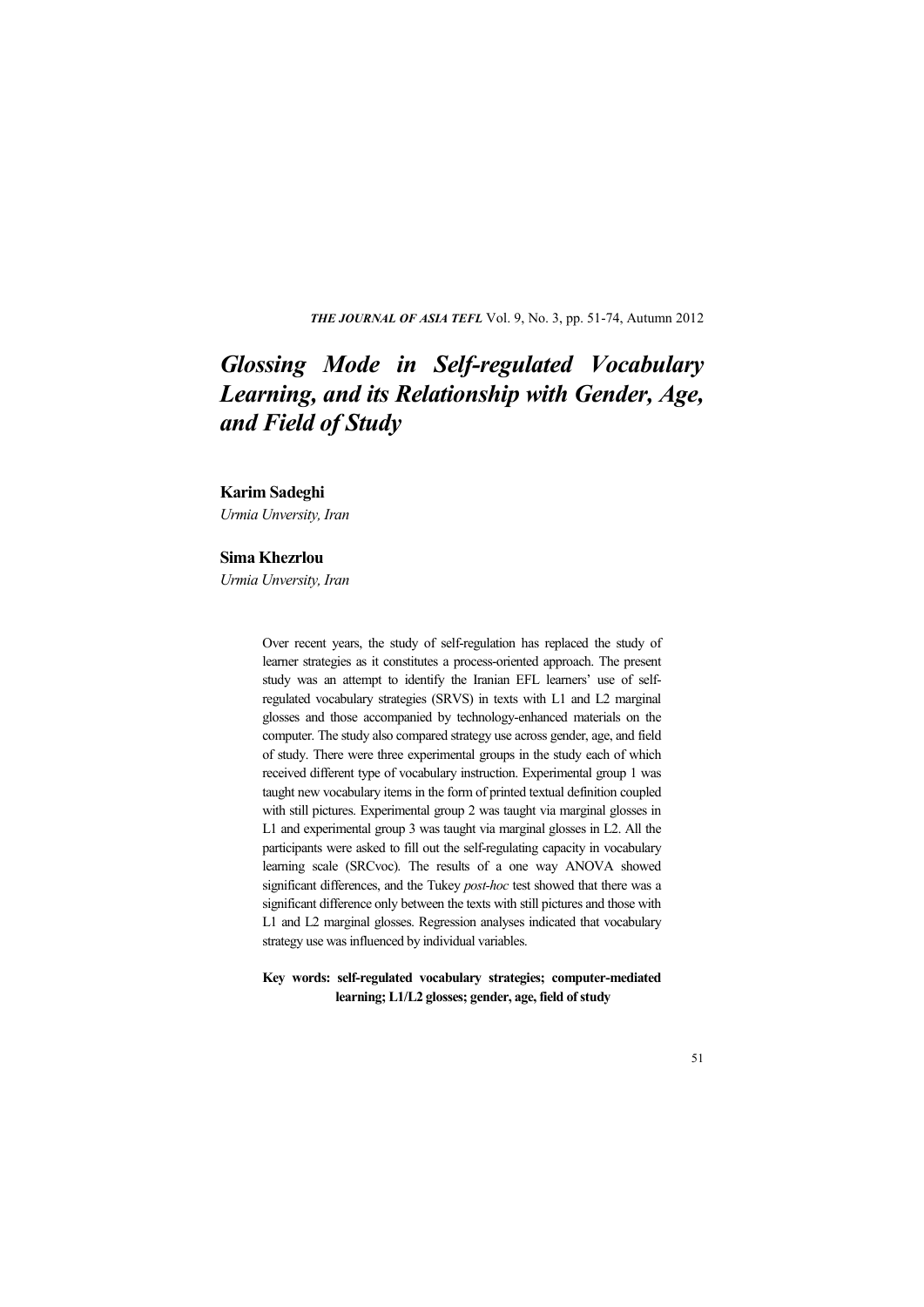# **INTRODUCTION**

According to Cohen and Dörnyei (2002), learners are not empty vessels that need to be filled with the wise words of the teacher; rather they have specific characteristics that differentiate one from the other. One of the important learner characteristics is the strategies they employ in approaching a task. The study of strategies began with the work of Naiman, Frohlich, Stern, and Todesco (1978) who examined the characteristics of good learners. While research in this area has provided some illuminative views about the characteristics of good learners, it has been unable to persuade scholars that the application of strategies by good language learners is in a fruitful direction. Scholars have come to recognize that what makes strategic learners special is "the actual strategies and techniques they apply to enhance their own learning" (Tseng, Dörnyei, & Schmitt, 2006, p. 79). As a result of this paradigm shift, the study of learners' self-regulated behavior has become an important part of educational psychology.

The new concept of self-regulation is a multidimensional construct which encompasses different processes such as cognitive, metacognitive, motivational, behavioral, and environmental (Dörnyei, 2005). Therefore, self-regulated vocabulary strategies can be employed to teach students multiple cognitive and metacognitive processes to facilitate and enhance performance in both academic and nonacademic contexts. The obvious goal is that of teaching students to monitor and regulate their thinking and learning processes.

Tseng et al. (2006) introduced five broad aspects of self-regulation in vocabulary learning: commitment control, metacognitive control, satiation control, emotion control, and environmental control. Although the taxonomy of self-regulated vocabulary learning strategies have been researched by Tseng et al. (2006) in traditional learning environments, there has been no attempt so far to reassess the above mentioned taxonomy in computer-mediated learning environments. Computer-mediated learning has opened new avenues for researching selfregulated learning (Boekaerts, Pintrich, & Zeidner, 2000). Some researchers showed that the importance of the environment and its influence on personal factors is in keeping with social cognitive views of self-regulation (Artino, 2008). Benson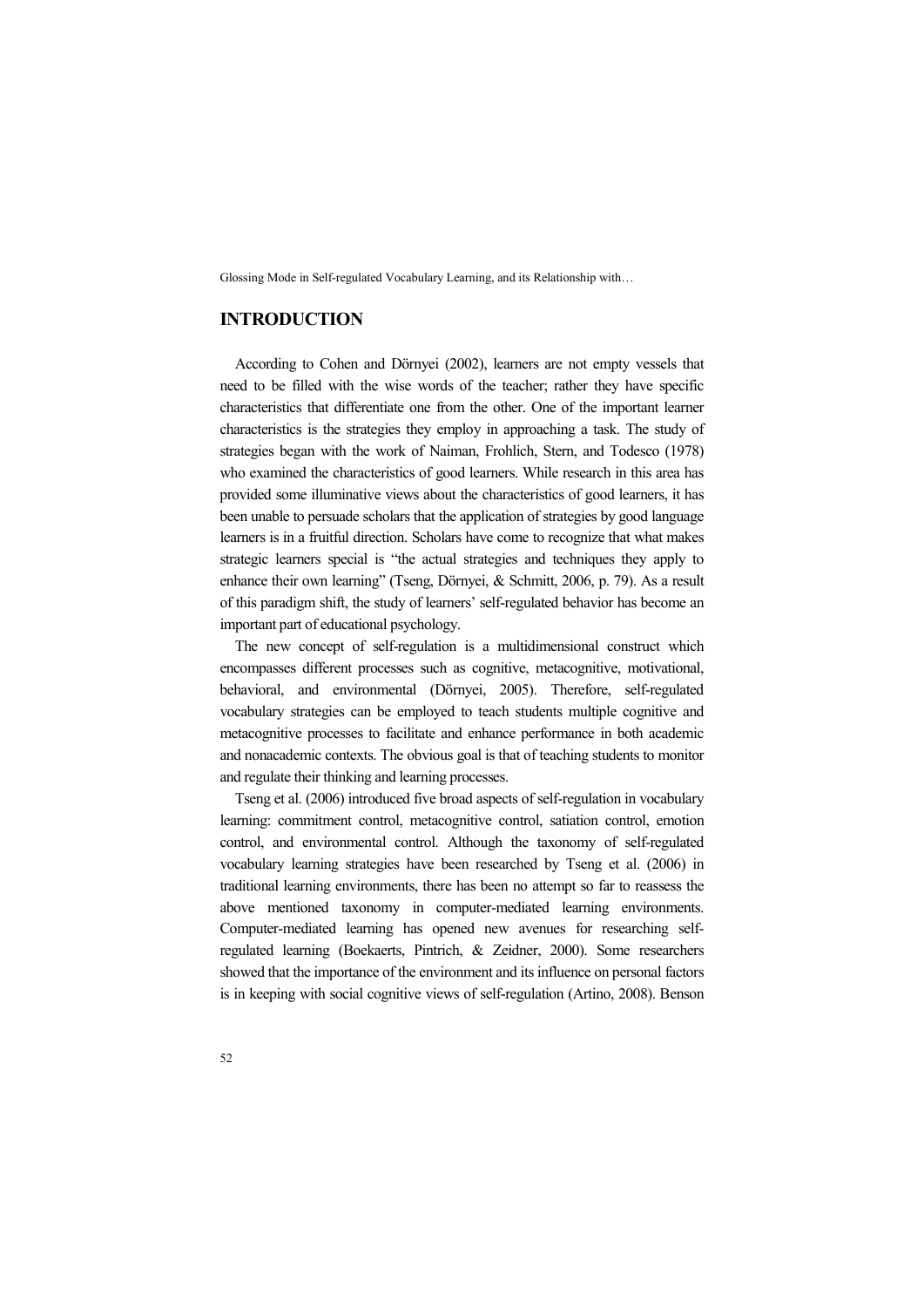and Samarawickrema (2009) argued that the role of context in learning is an undeniable factor if learning is seen as grounded in the learners' experience (p. 5). The contextual factors assume a much more important role in learning when there is a tendency to use technological advances in the language classrooms. Several contextual factors can affect the success or failure of learning such as issues related to technological access, pedagogical support, and the skills and responses of students to the use of various technologies, especially when students with diverse backgrounds may be in the same class. In the design of CALL programs, this suggests a need to consider the specific implications of the range of contexts in which learning might take place. Enhanced self-regulation becomes even more important in technology-based environments because the use of technology implies autonomy on the part of the user. If the self-regulated learning skills are important to the success of learning in the traditional face-to-face classrooms, it can be expected that these self-regulated learning skills will play an even more important role in the recent technology-enhanced environments. In sum, the academic achievement of learners is closely related to their self-regulated capacities (Nota, Soresi, & Zimmerman, 2004; Schunk & Zimmerman, 1998; Zimmerman & Schunk, 2001).

The context of learning has been suggested as a factor influencing the way students approach their learning. The effects of technology-enhanced environment on learning have often been examined in empirical research (Severiens, Ten Dam, & Wolters, 2001). But there has been no attempt, as far as we are aware of, to investigate the effect of technology-enhanced environment on the use of selfregulated strategy use. Neither has there been any research examining the effects of individual variables on the employment of self-regulated strategies. Therefore, further research is warranted to compare the self-regulated vocabulary skills of learners in traditional environments and technology-enhanced classrooms.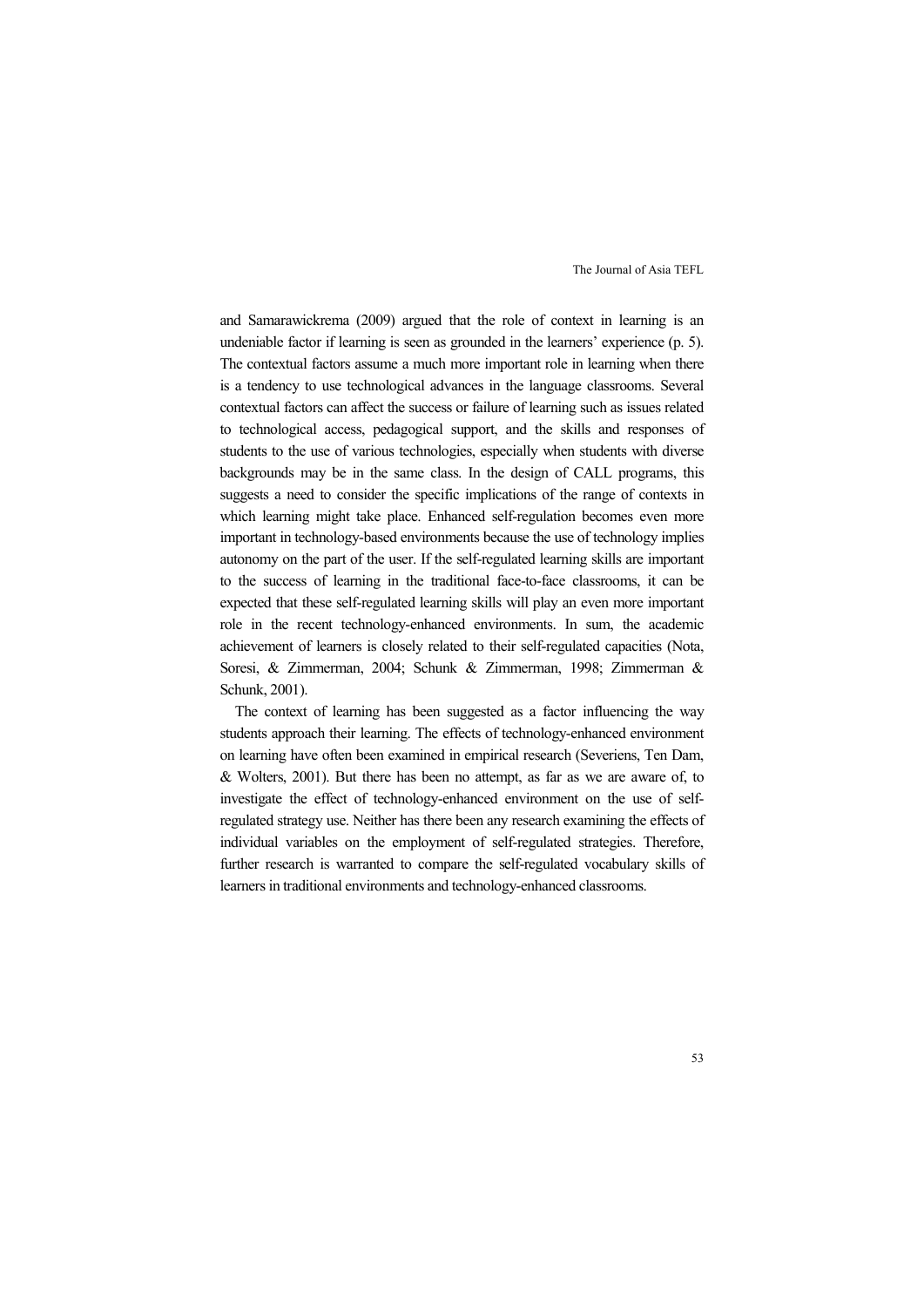# **LITERATURE REVIEW**

This section is based on a brief overview of the recent approaches in vocabulary learning and the effect of some individual variables such as age, gender, and field of study on the self-regulated abilities of the learners.

## **Vocabulary Learning Approaches**

With the increasing use and popularity of computer assisted language learning (CALL), many English language teachers have shifted their focus from teachercentered instruction to student-centered instruction. The use of recent information technologies suggests that vocabulary learning does not merely involve memorizing and monotonous practicing, but other learner-centered activities can enhance understanding and retention. Scholars argue that vocabulary learning is important not only in the CALL programs but also in the traditional programs (Abraham, 2008; Brown, 2011; Li, 2010; Mizumoto & Takeuchi, 2009; Qing & Kelly, 2006). There are several new features used in CALL, one of which is the use of multimedia glossing. In order to make input more comprehensible, "the integration of multimedia gloss into L2 reading material has been suggested as an effective way of fostering vocabulary acquisition due to its authenticity, salience, and nonlinearity" (Yun, 2011, p. 39). The increasing use of multimedia materials for second language teaching poses issues regarding the effectiveness of hypermedia environments for language learning. One area that has received attention is the impact of using multimedia glosses on vocabulary learning. The following section will review some of the glossing options examined by scholars in this area.

# **Textual Glossing**

According to Nation (1990), glossing is defined as "a method of providing the definition/explanation about an unknown word or concept while students are reading for comprehension" (p. 44). There are different types of glosses used in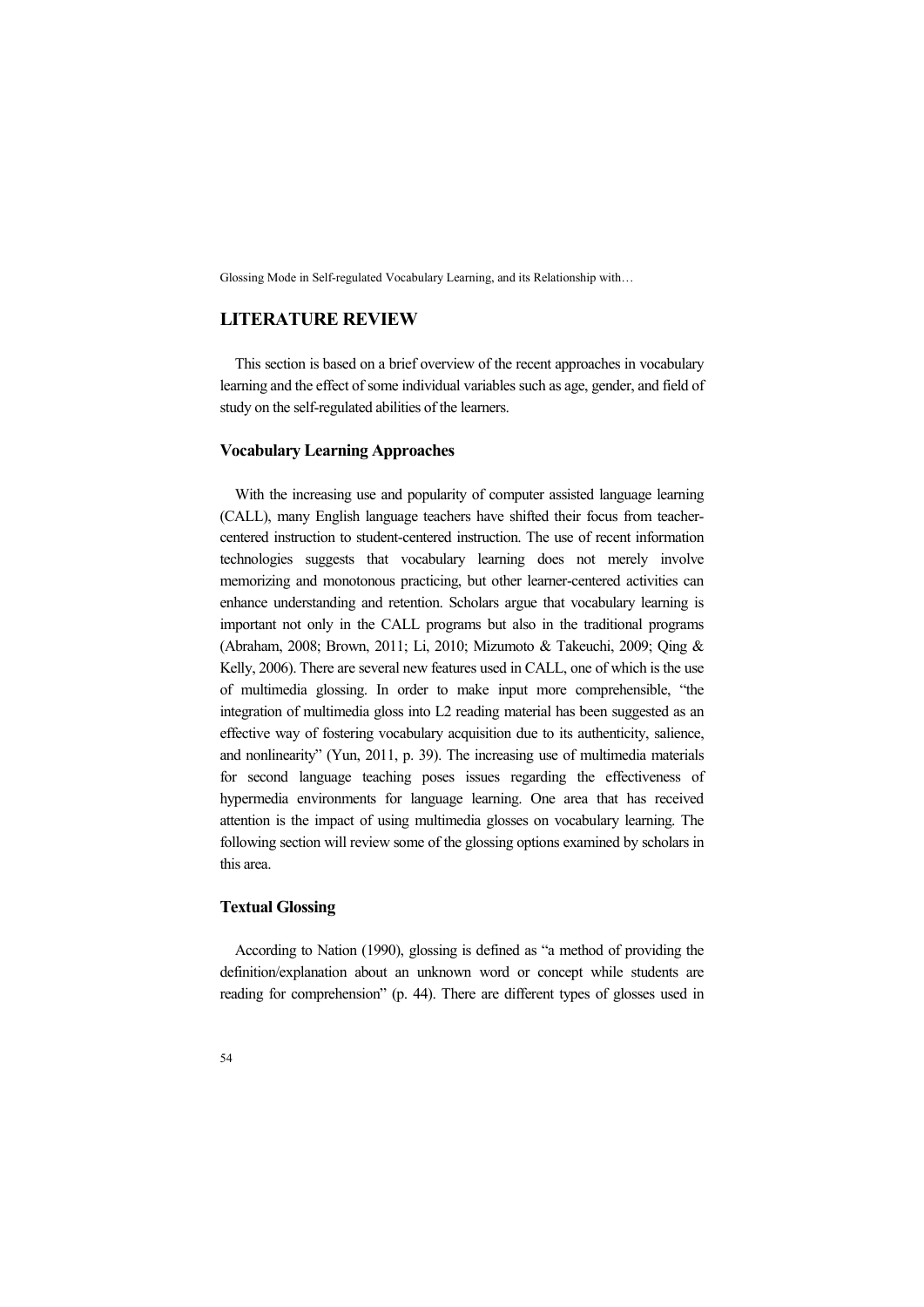reading materials such as placing the glosses in the margin of the texts or at the bottom of a written text. In other words, text-based glossing introduces verbal and textual information along with annotating words in a hypermedia environment. There might be different types of verbal information such as L1 glossing (translation in the native language), L2 glossing (definition, synonym or antonym), L1 multiple-choice glossing (where learners are asked to select the best translation from a set of alternatives), L2 dictionary definition, use of sentence contexts (which illustrate how the target word is used in a sentence designed to provide clues to its meaning), cultural notes, questions or references and so on. The effectiveness of text-based glossing in hypermedia environments especially for incidental learning has been emphasized by scholars (Al-Seghayer, 2001; Chun & Plass, 1996; Stewart & Cross, 1991). Stewart and Cross (1991) investigated the use of margin explanation glosses on the incidental and intentional vocabulary learning of students. The results signified positive effects for the use of margin explanation glosses in the short-term. The study revealed that the long-term acquisition of vocabulary items necessitated the instruction of glosses.

The results of other studies have indicated the effectiveness of L1 glosses in vocabulary learning (e.g., Davis & Lyman-Hager, 1997; Hulstijn, et al., 1996; Lomicka, 1998; Nagata, 1999; Yoshii, 2006). Hulstijn, et al. (1996) carried out a study which compared the efficiency of L1 marginal glosses with the use of bilingual dictionaries. The participants were Dutch students who were learning French as an L2. The results of the study showed that having access to L1 marginal glosses was more effective than using bilingual dictionaries or, similarly, having no access to dictionaries or marginal glosses.

Yoshii (2006) attempted to compare the effectiveness of L1 and L2 glosses in a multimedia environment with Japanese university EFL students. The study revealed that there were beneficial effects for both L1 and L2 gloss types. However, the results showed that in the long run, L1 glosses were more effective than L2 glosses or L2 glosses plus picture annotations due to the rate of vocabulary acquisition.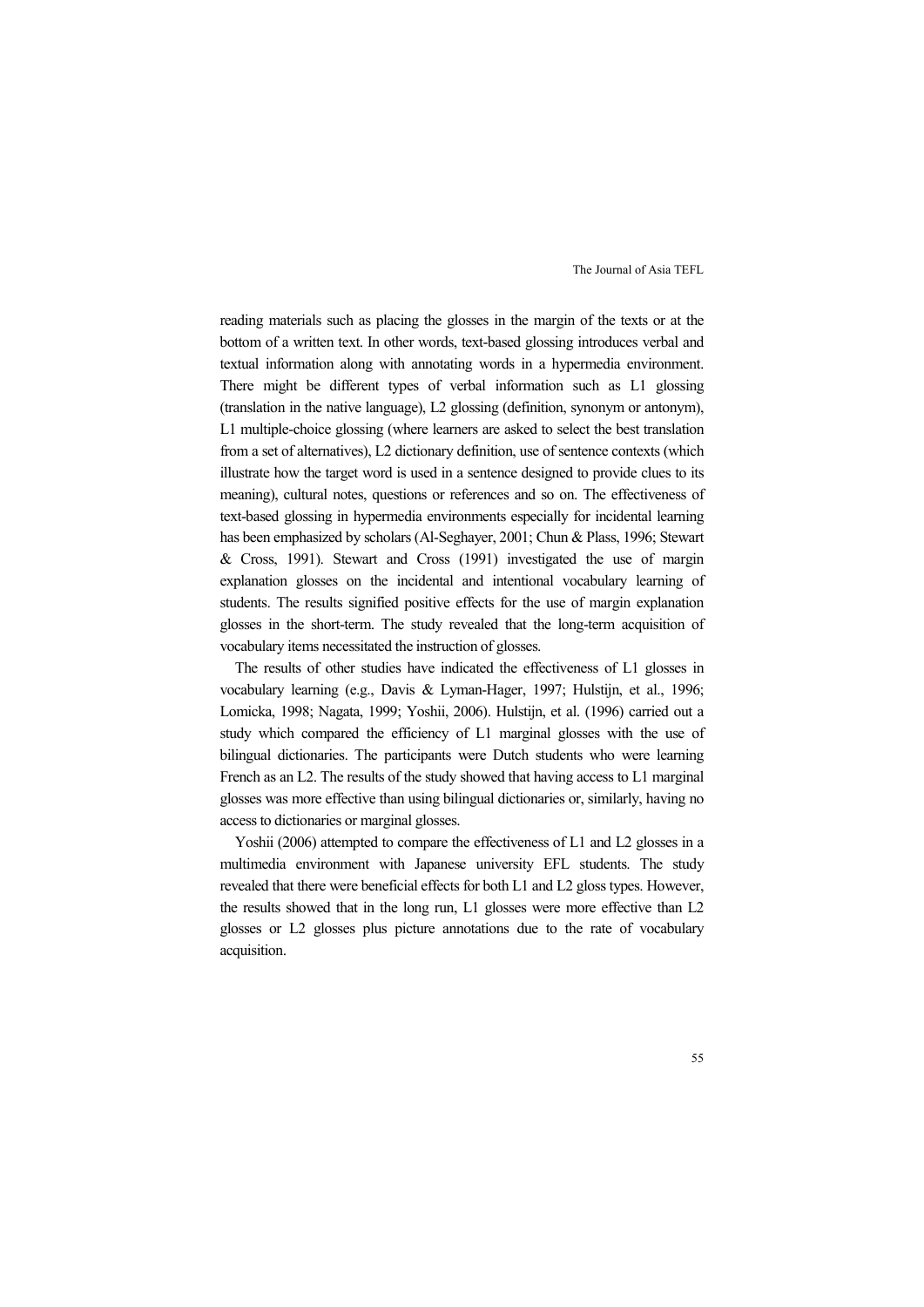#### **Multimedia Glossing**

Jones (2000) believes that the availability of information technologies provides various opportunities for making texts more comprehensible to the students. In fact, one of the recent developments in making texts more comprehensible to the learners is the use of multimedia glosses or annotations. In a multimedia environment, teachers can introduce new words using support from different types of visual information. These may include pictures, video clips, and animations. Research has shown positive effects for multimedia glossing on vocabulary acquisition. In an in-depth study, Al-Seghayer (2001) compared three different types of glosses: printed L2 textual definition alone, printed L2 textual definition coupled with still pictures, and L2 textual definitions coupled with video clips. The results of this study showed significant effects for the printed textual definitions coupled with video clips over the use of textual definitions coupled with still pictures.

Iranian EFL Payame Noor University learners' use of self-regulated learning strategies (SRLS) in print-based and computer-based environments was the focus of a study by Farajollahi and Moenikia (2010). As expected by the researchers, the findings showed that computer-based students outperformed print-based participants. The authors attributed this observation to the fact that "students feel autonomous in computer-based learning environments, so their SRLS are promoted" (p. 3,692).

Despite the significance of the multimedia environment in fostering the vocabulary retention and language learning, little research has been conducted in this area. Therefore, further empirical research is needed to answer a number of questions that are still unaddressed. As far as this study is concerned, we are interested in finding the link between self-regulated vocabulary learning strategies and type of gloss used for teaching vocabulary on the one hand, and the relationship between gender, age, field of study and the use of SRVS on the other.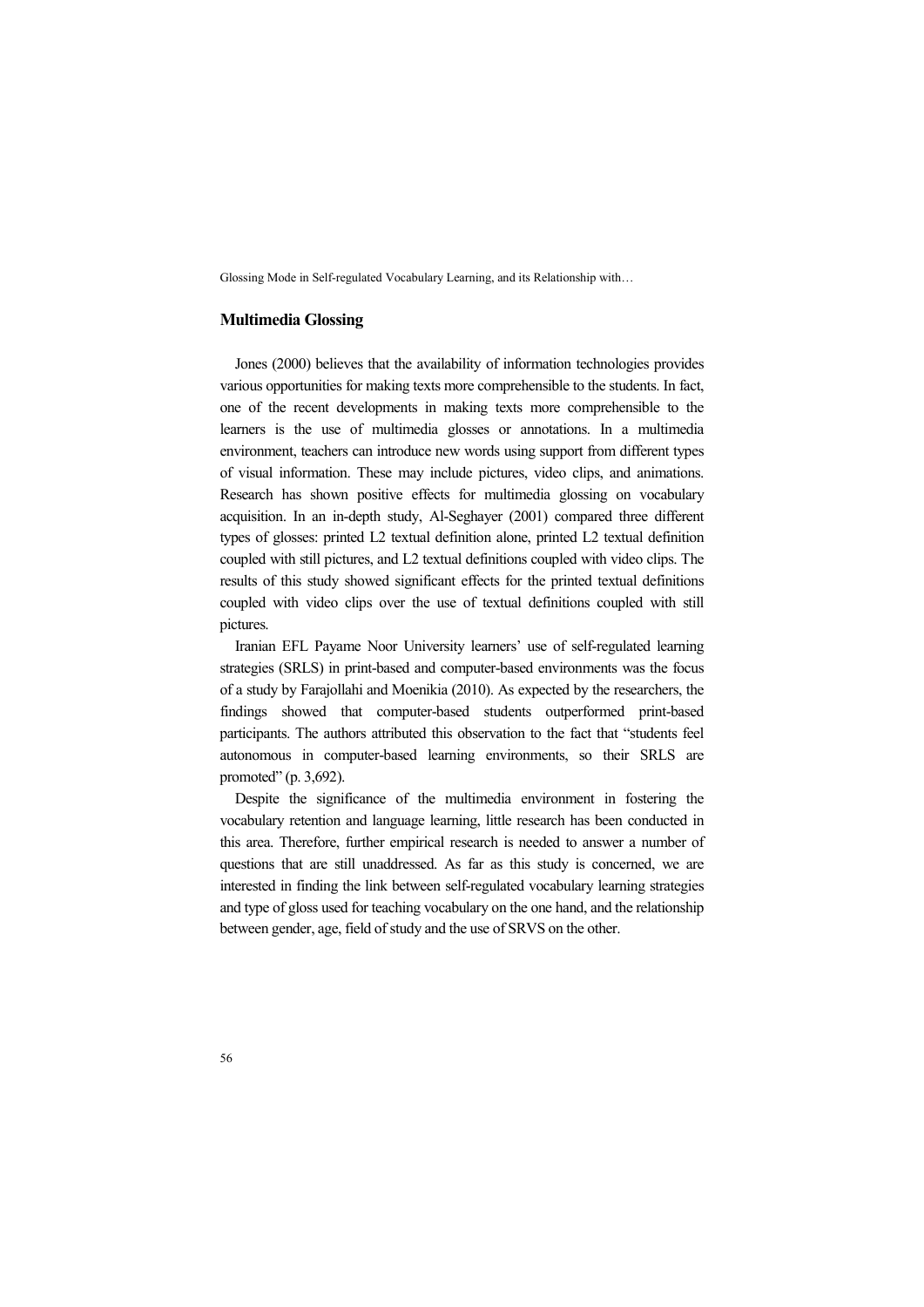## **Self-regulation and Gender**

Several studies have shown that gender is a significant factor when trying to explain academic achievement and vocabulary learning. However, the results of these studies have been inconsistent. Some studies show that women set lower expectancies of success than men in achievement areas (cf., Crandall, 1969; Maccoby & Jacklin, 1974). Accordingly, it is assumed that women set lower goals and choose to deal with much easier tasks. One study by Strube et al. (1986) showed that 75.8% of women and only 49.4% of men preferred easy tasks over difficult ones. This means that women tend to set lower goals and seem to manifest less efficient self-regulated behaviors. However, not all studies point to the same findings. Studies (e.g., Beyer, 1998; Beyer & Bowden, 1997) that examined gender differences in three types of task including masculine, feminine, and neutral, led to interesting findings: there was a gender bias only in masculine tasks (such as mathematics, physics, and technical problems) and no gender difference was found in feminine or neutral tasks. It seems that there are still no conclusive findings on gender differences in self-regulated behaviors and there is a need for more direct investigations of self-regulated processes and gender differences.

## **Self-regulation and Age**

The misconception that children are so similar to one another that there is no real need to focus on individual differences (ID) in the field of English Language Learning (ELL) is widespread. Such a misconception is true not only of attitudes, motivation, learning styles, and aptitude, but also of self-regulated capacity, something that has only recently been recognized as worth researching in learners. Research suggests that the age of the learners partly determines their self-regulated behaviors (e.g., Benson & Samarawickrema, 2009). According to Benson and Samarawickrema (2009), approaches that emphasize the significance of the learner's experience and recognize the multiplicity of contextual factors which can influence learning are especially relevant when the learners are adults who are taking advantage of the flexibility offered by e-learning.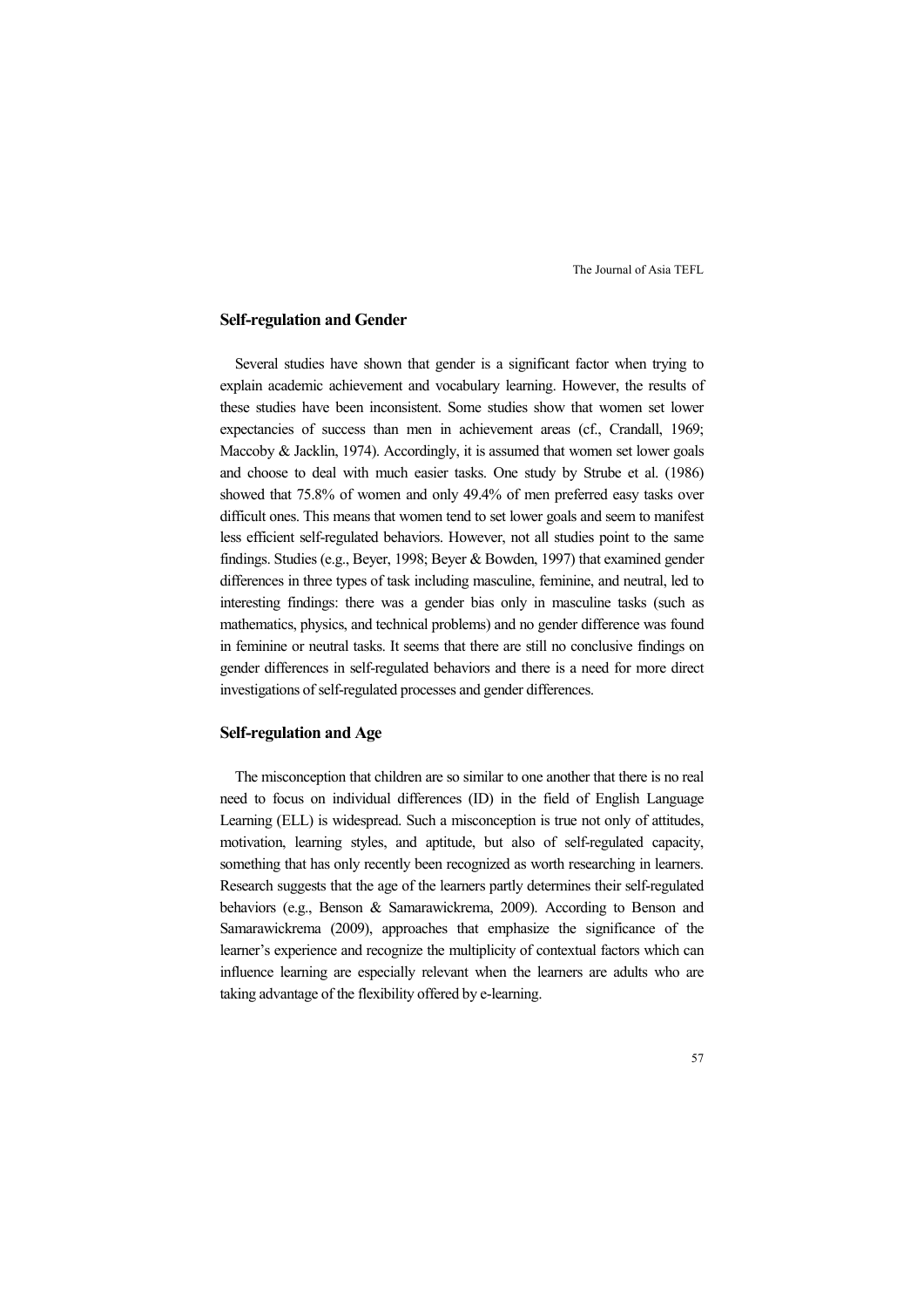The above concerns call for a comprehensive study of self-regulated behaviors of both young and adult language learners; however, there does not seem to have been any attempts of systematic analyses investigating the relationship between age and self-regulated strategies. Given the paucity of research examining the relationship between learners' age and their self-regulated behaviors, there does seem to be a need for conducting a study investigating the link between SRVS and learners' age.

## **Vocabulary and Field of Study**

There has been very limited research to investigate the field of study of the learners as one of the important individual variables to affect vocabulary learning. One available study is that of Gu (2002), who investigated the relationship between academic major and students' use of vocabulary learning strategies. Gu examined the adult Chinese students majoring in Arts and Science and found that academic major was a less determining factor in vocabulary learning. Gu concluded that Science students had a better performance than Arts students with regard to vocabulary acquisition, while Arts students outperformed the Science students with regard to proficiency. Strategy differences were also found between the two majors.

In another study, Siriwan (2007) investigated the type of strategies that university students with different fields of study used to deal with the vocabulary learning task. The study also examined other individual variables such as gender, previous language learning experience, type of academic program of study, and level of vocabulary proficiency. To this end, 1481 undergraduate students participated in the study. The findings revealed that the frequency of students' overall reported use of strategies varied significantly according to the gender of the students, major field of study, previous language learning experience and level of vocabulary proficiency.

In the present study, the university participants' different fields of study are investigated in order to understand whether field of study can affect the selfregulated vocabulary strategy use of Iranian EFL learners. Fields of study in the present research consist of English language teaching (ELT), Persian linguistics, and economics.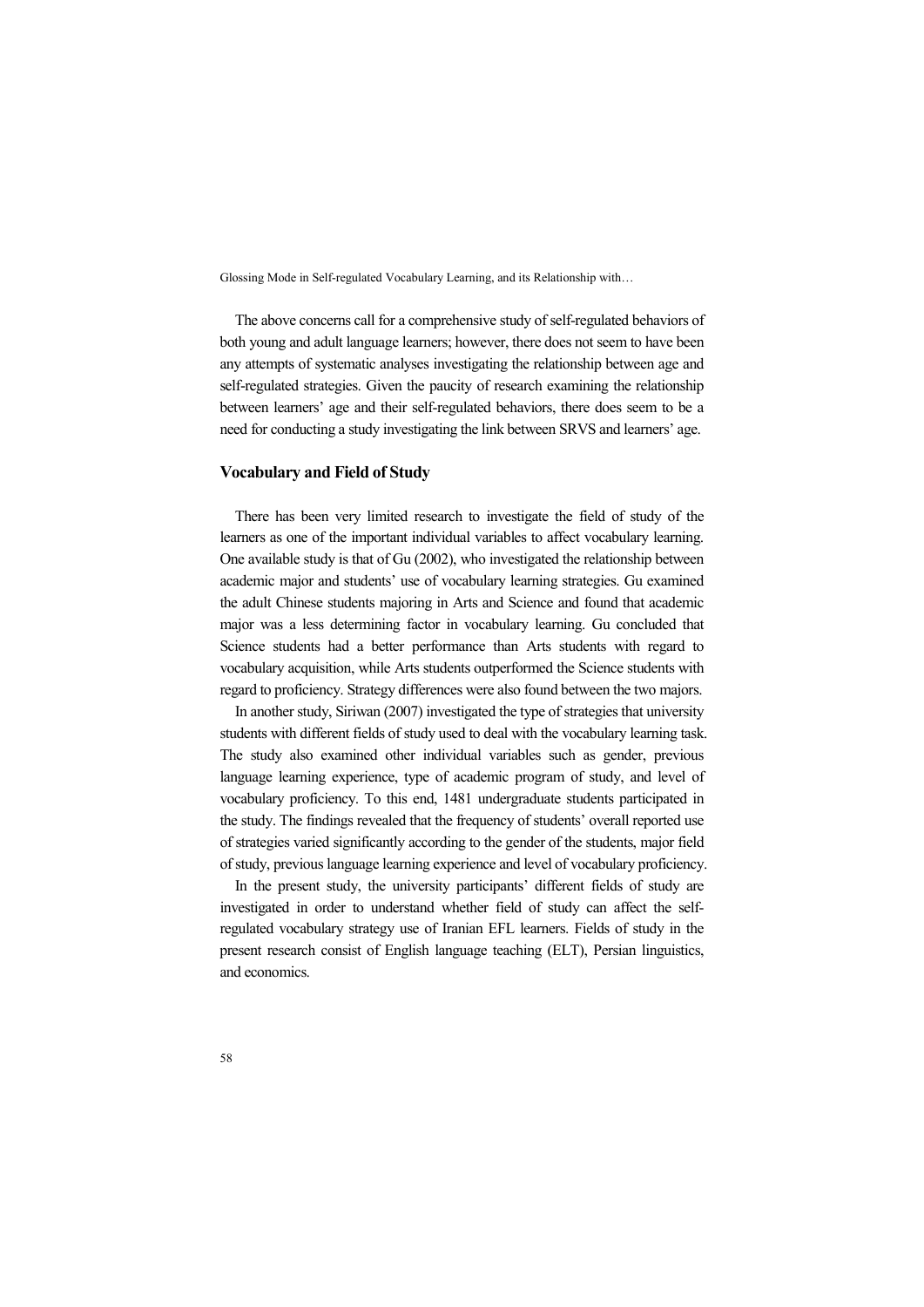# **RESEARCH QUESTIONS**

The main purpose of this study was to investigate the relations between the learners' use of self-regulated vocabulary strategies and the types of the gloss used. The specific questions addressed in the present research are:

- 1. What is the relationship between the types of gloss (computer-mediated glosses vs. traditional L1/L2 marginal glosses) and the use of selfregulated vocabulary strategies?
- 2. What is the relationship between the learners' gender and the use of self-regulated vocabulary strategies?
- 3. What is the relationship between the learners' age and the use of selfregulated vocabulary strategies?
- 4. What is the relationship between the learners' field of study and the use of self-regulated vocabulary strategies?

A significance level of 0.05 was set to test the relevant hypotheses and the following procedures were employed to provide answers to them.

# **METHOD**

This research study was a quantitative study in nature. The dependent variable of the study was self-regulated vocabulary learning strategies and the four independent variables were the types of gloss, gender, age and field of study. To provide answers to the questions posed in the earlier section, six classes of EFL students took part in different phases of the study as explained in detail below.

## **Participants**

Data was collected from 94 high school and 85 university Persian-speaking learners of English. All of the participants were EFL learners who were taking formal classes in different language centers in Tehran, Iran. The high school participants were homogeneous in terms of age and English education background.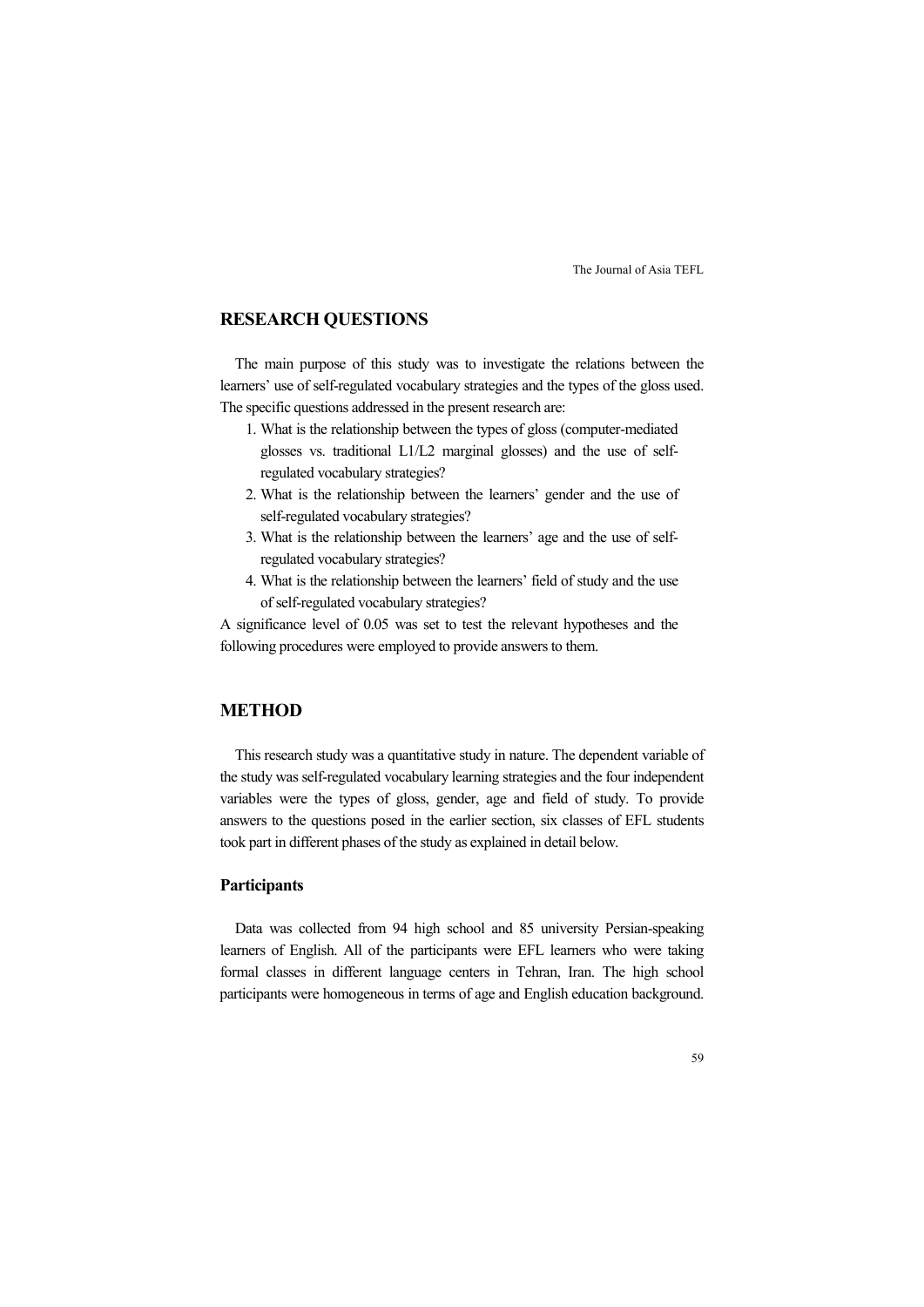In general, their ages ranged from 11 to 17 (young learners) and they had all received English instruction at the same language center. They were all junior and senior high school students at the time of the study. None of them had lived in an English speaking country prior to participating in the study.

The university participants were students in different fields of study such as economics, ELT, and Persian linguistics and they had not lived in or travelled to an English speaking country before. They had studied English formally in junior and senior high schools for a total of six years before entering university. Also, their ages ranged from 18 to 25 and they were categorized as adult learners in the present study. The criterion for grouping learners into young and adult categories was based on whether they were secondary school/senior high school students (aged up to 17) or tertiary education/university students (18+).

Six intact classes served as three experimental groups to whom the vocabulary glosses were taught. Experimental group 1 ( $n = 80$ ) consisted of a class of 40 young (aged between 11 to 17) female high school students and another class of 40 university male students between the ages of 18 to 25 years. Experimental group 1 participants were taught new vocabulary items using printed textual definition coupled with still pictures shown on the computer screen. Experimental group 2 (n = 52) included a class of 25 high school female participants and another class of 27 male university students. They were taught the new vocabulary items via marginal glosses in L1. And experimental group 3 ( $n = 47$ ) was made of a class of 24 female high school participants and another class of 23 male university students who were taught the lexical items via marginal glosses in L2. Table 1 shows the distribution of the participants in the study.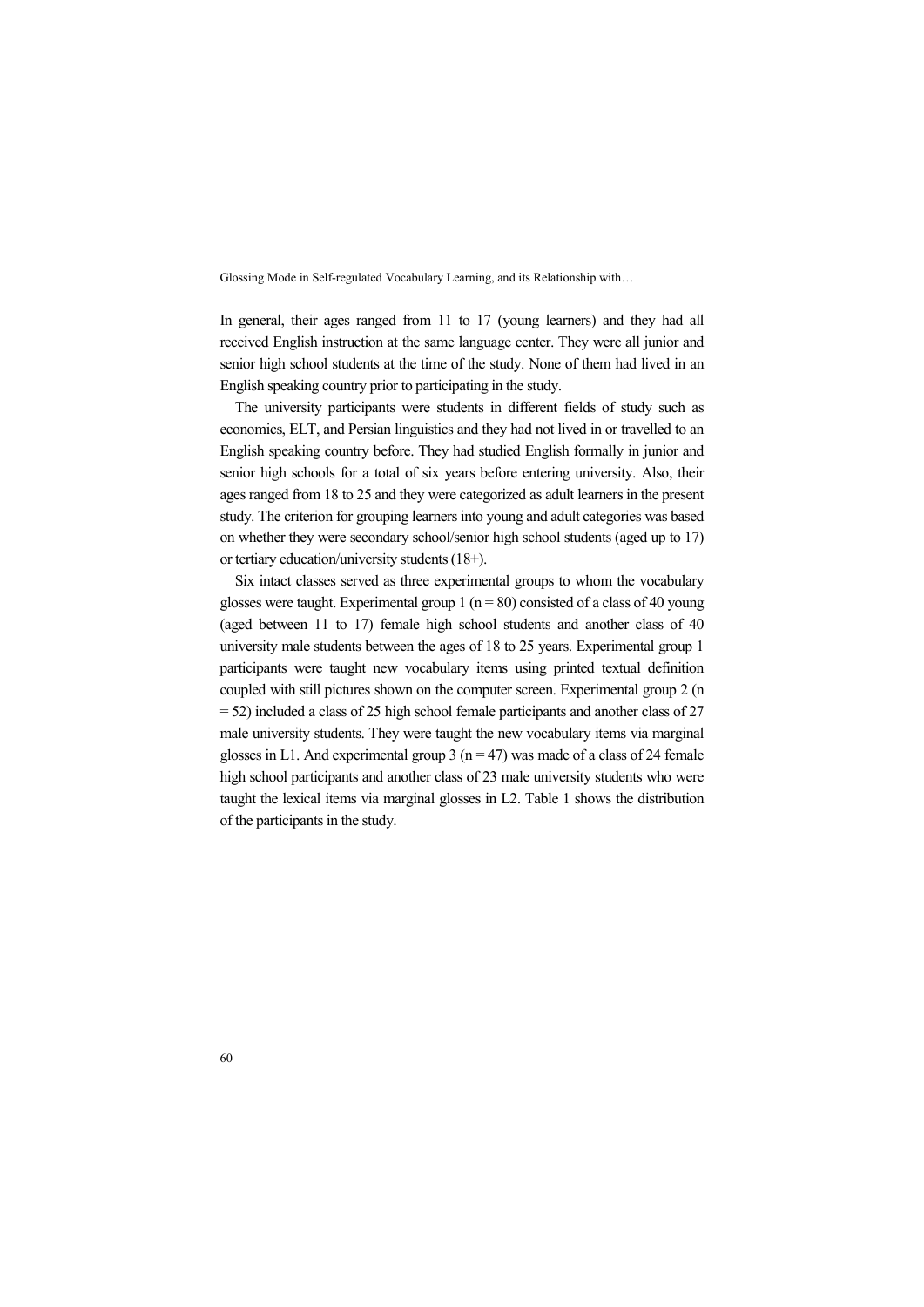| <b>Characteristics of Participants in the Study</b> |    |        |                     |        |             |
|-----------------------------------------------------|----|--------|---------------------|--------|-------------|
| Classes                                             | N  | Age    | major               | Gender | Educational |
|                                                     |    |        |                     |        | background  |
| Class A                                             | 40 | $11-$  |                     | female | high school |
| (experimental group 1)                              |    | 17     |                     |        |             |
| Class B                                             | 40 | $18-$  | <b>ELT</b>          | male   | university  |
| (experimental group 1)                              |    | 25     |                     |        |             |
| Class C                                             | 25 | $11 -$ |                     | female | high school |
| (experimental group 2)                              |    | 17     |                     |        |             |
| Class D                                             | 27 | $18-$  | Persian linguistics | male   | university  |
| (experimental group 2)                              |    | 25     |                     |        |             |
| Class E                                             | 24 | $11 -$ |                     | female | high school |
| (experimental group 3)                              |    | 17     |                     |        |             |
| Class F                                             | 23 | $18-$  | Economics           | male   | university  |
| (experimental group 3)                              |    | 25     |                     |        |             |

**TABLE 1** 

## **Instruments**

## *SRCvoc Scale*

The instrument used for eliciting data on learners' strategies was the selfregulating capacity in vocabulary learning scale (SRCvoc) developed by Tseng et al. (2006). The instrument was based on a theoretical construct from the area of educational psychology developed by Dörnyei (2005). There is no mention by the designers of the instrument or in the literature as to its sensitivity to gender, age and field of study and this study was indeed meant to find out whether candidates with different age-ranges, gender and fields of study performed differently on this questionnaire. This system consists of five facets (Tseng et al., 2006):

- 1) Commitment control: this helps to preserve or increase the learners' original goal commitment (e.g., keeping in mind favorable expectations or positive incentives and rewards, focusing on what would happen if the original intention failed);
- 2) Metacognitive control: this involves the monitoring and controlling of concentration, and the curtailing of any unnecessary procrastination (e.g.,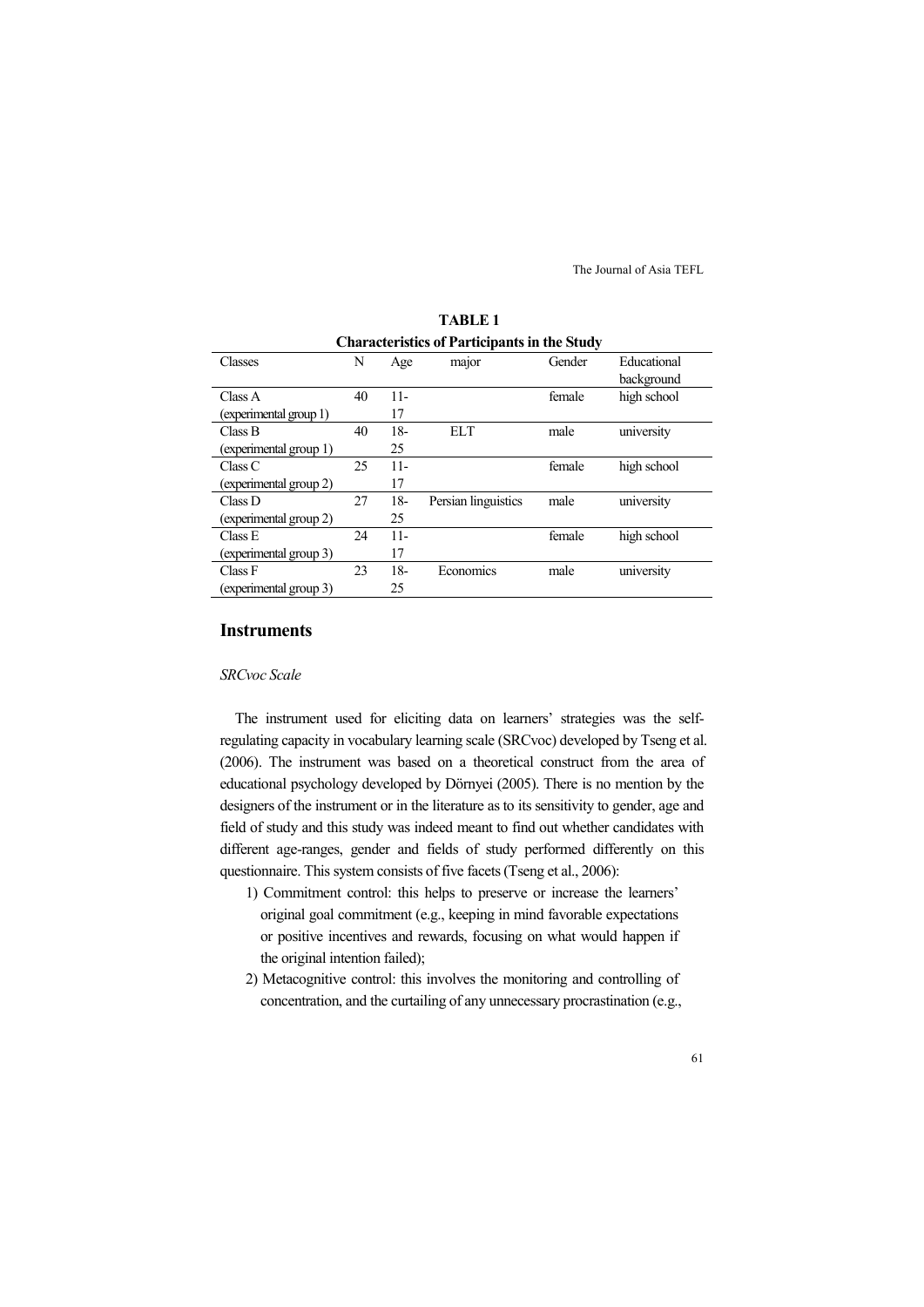identifying recurring distractions and developing defensive routines, focusing on the first steps to take when getting down to an activity);

- 3) Satiation control: this helps to eliminate boredom and to add extra attraction or interest to the task (e.g., adding a twist to the task, using one's fantasy to liven up the task);
- 4) Emotion control: it is concerned with the management of disruptive emotional states or moods, and the generation of emotions that will be conducive to implementing one's intentions (e.g., self-encouragement, using relaxation and meditation techniques); and
- 5) Environmental control: this helps to eliminate negative environmental influences and to exploit positive environmental influences by making the environment an ally in the pursuit of a difficult goal (e.g., eliminating distractions, asking friends to help and not to allow one to do something). (pp. 85-86)

The SRCvoc is a 6-point Likert scale  $(6 =$  strongly agree;  $1 =$  strongly disagree) questionnaire. Each of the five facets in the scale included four items. The reliability of the questionnaire as used in the present study was computed using the Cronbach Alpha and turned out to be 0.85. The instrument was used in its original form without any modifications.

#### *Proficiency Tests*

Two types of proficiency tests were administered to the participants with regard to their educational background. The proficiency tests were administered to have homogeneous participants in each experimental group. An adapted Institutional TOEFL test was administered to adult/university learners since they had six years of previous English education at school. The young participants, however, were given an adapted Institutional PET, which is a simpler test compared to TOEFL, and which is therefore more suitable for high school participants. The listening and grammar parts were excluded from both proficiency tests for practicality considerations. Both tests were scored on a scale of 1-100. Table 2 displays the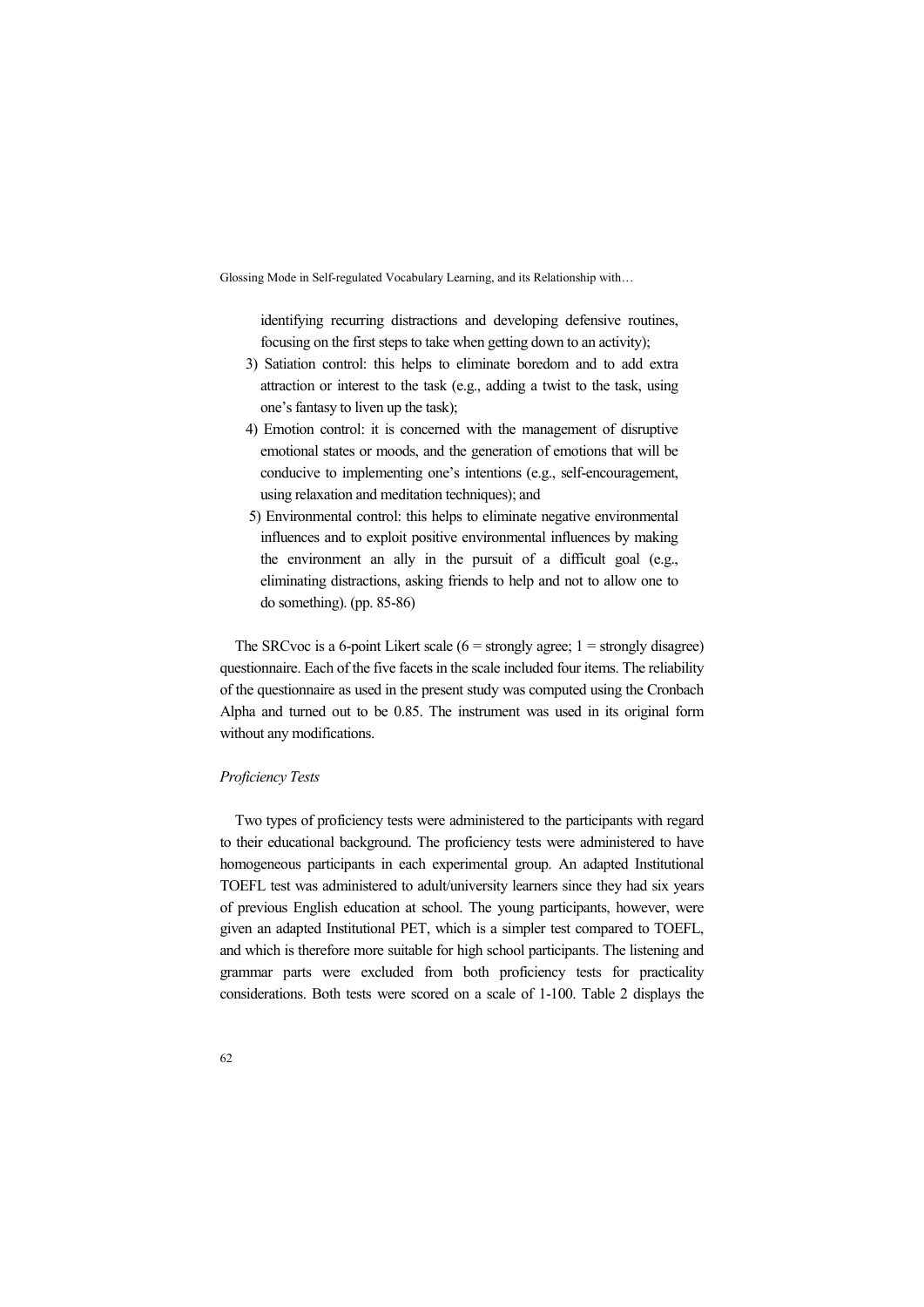mean values, the number of items, and standard deviations for the proficiency tests used in the study.

**TABLE 2** 

| <b>Number of Items, Means and Standard Deviations of Proficiency Tests</b> |                     |       |                |  |  |
|----------------------------------------------------------------------------|---------------------|-------|----------------|--|--|
| Tests                                                                      | N (number of items) | Mean  | Std. Deviation |  |  |
| <b>Adapted TOEFL</b>                                                       | 50                  | 64 12 | 18.18          |  |  |
| <b>Adapted PET</b>                                                         |                     | 58    | 148            |  |  |

#### *Reading Materials*

Nine reading passages of about 300 words each were used. They were selected from *Intermediate Steps to Understanding* (Hill, 1980a) and *Advanced Steps to Understanding* (Hill, 1980b) taking the participants' educational background into consideration. The texts coming from the former book were intended for young candidates and those coming from the latter were used for adult learners. Text difficulty level (unfamiliar words to the students), interest, and text suitability were adjusted to the participants of the study. The topics which were practiced in the classroom were of a general content and were deemed suitable for the participants. These reading passages were the basis according to which the new vocabulary items were taught.

## **Procedure**

Before the experiment, the participants were surveyed for age, years of studying English, and courses attended. Those participants who were given the TOEFL test were adult (aged 18 to 25) university learners of similar educational background. And those participants who were given the adapted Institutional PET were male and female young learners (aged 11 to 17) of similar educational background. All of the participants spent the same time attending to the passages. Experimental group 1 was taught via printed materials accompanied by a computer and the two other groups were taught via printed materials for nine weeks and then the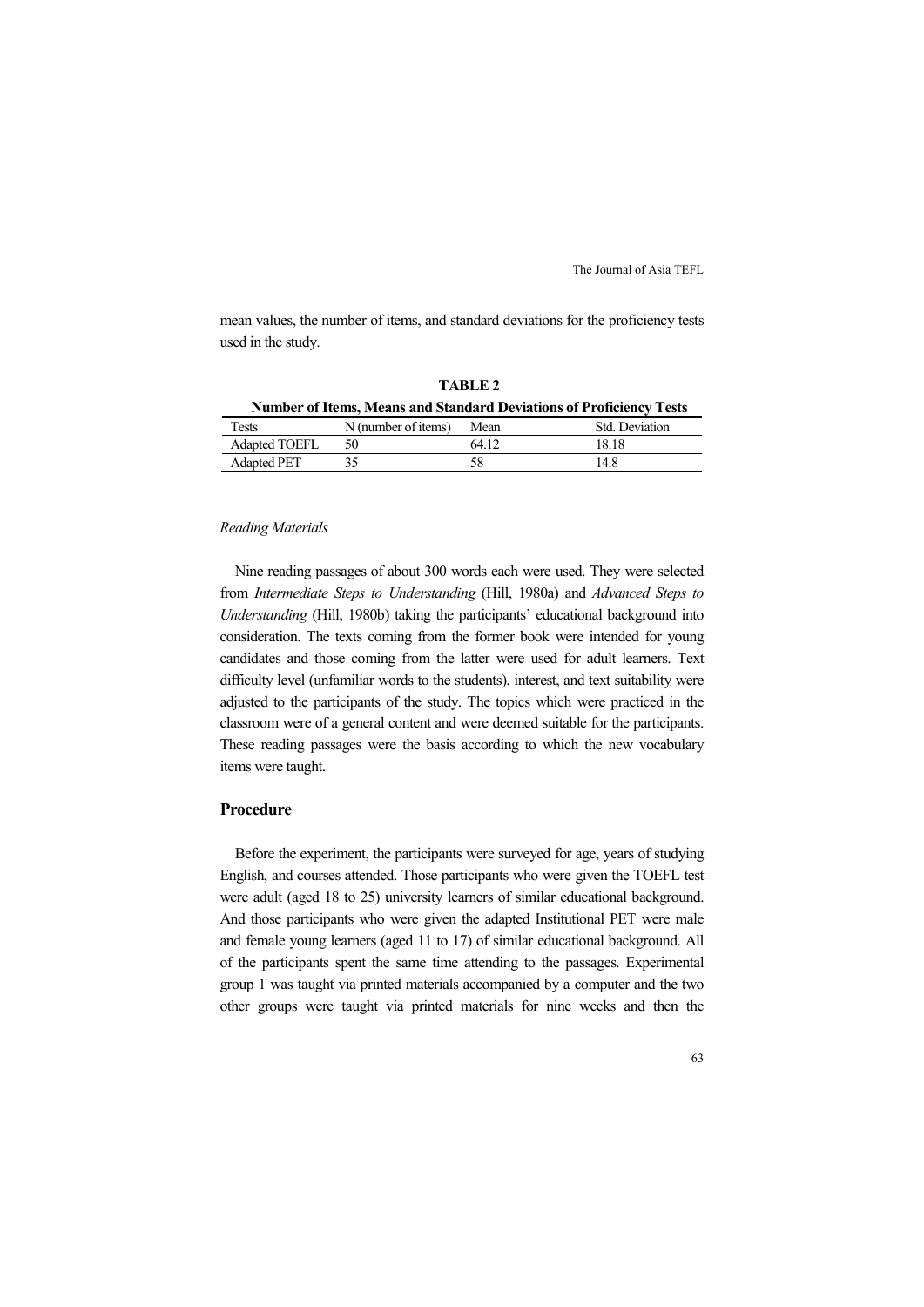participants filled up the SRCvoc questionnaire. Participants in experimental group 1 were taught those vocabulary items that were identified by the teacher to be outside of the students' vocabulary knowledge. And in this process, the participants in experimental group 1 were instructed the new items via employing pictures depicted on the computer screen. The participants in the other experimental groups were taught the new vocabulary items using marginal L1 and L2 glosses in their books. That is, while participants in experimental group 1 were taught the new items using the computer screen, participants in the other groups were taught using marginal glosses in their books.

The scores from the five facets of SRCvoc were used for the test of differences between the groups as reported in the results section.

#### **Data Analysis**

Statistical Package for the Social Sciences (SPSS) version 17 for personal computers was used to compute descriptive statistics and perform reliability analyses, ANOVA, and Regression.

# **RESULTS**

What follows are the quantitative analyses of the elicited data. First, the role of glossing type in self-regulated vocabulary use is presented. Then, the relationship between variables of gender, age and field of study is examined with the SRVS.

## **Glossing Mode**

Table 4 shows descriptive statistics as far as the first question is concerned.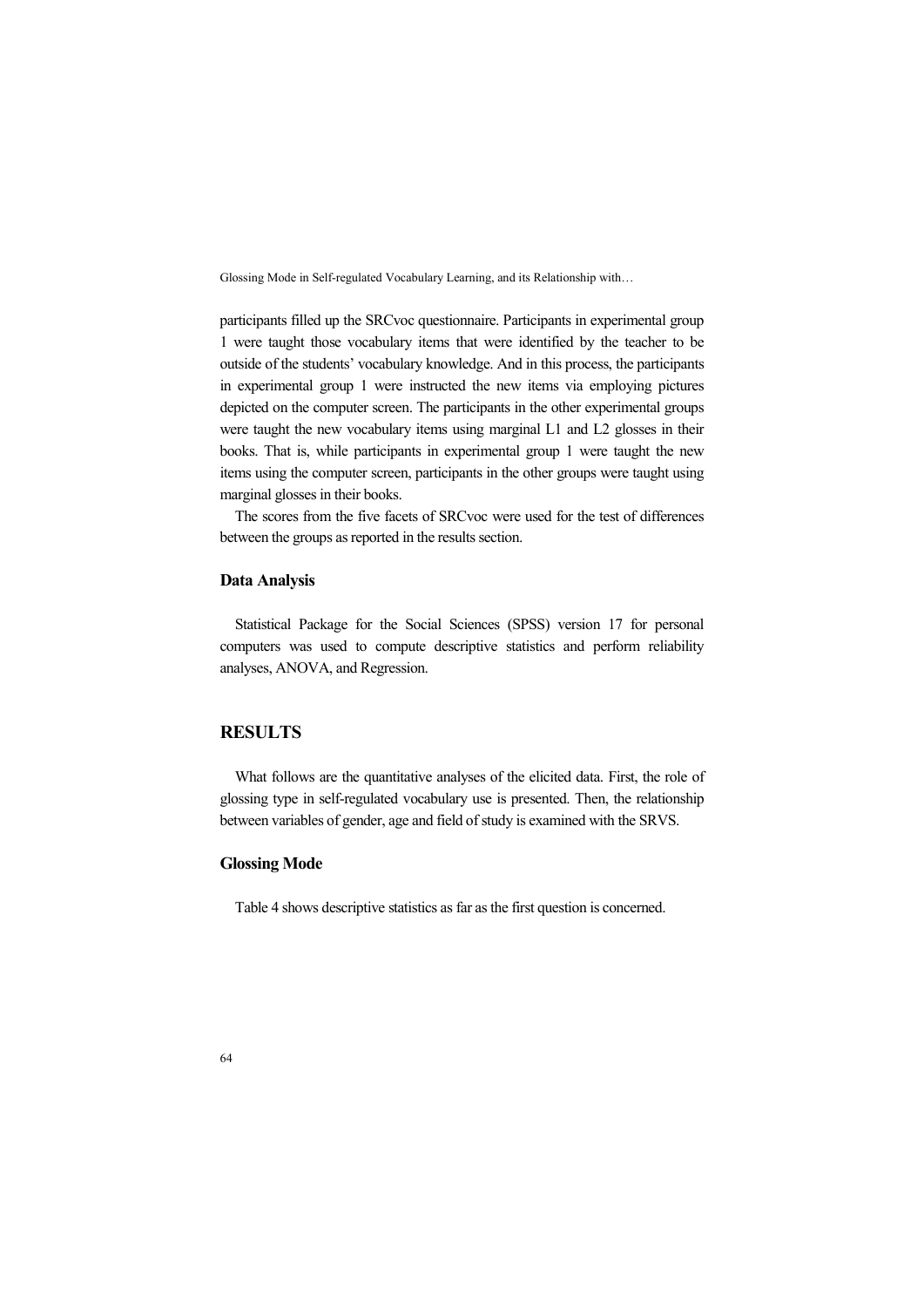| <b>TABLE 4</b>                                                           |
|--------------------------------------------------------------------------|
| <b>Descriptive Statistics for Self-Regulated Vocabulary Strategy Use</b> |
| Regarding Glossing Mode                                                  |

| Regarding Glossing Mode         |     |        |                |  |
|---------------------------------|-----|--------|----------------|--|
| Groups                          | N   | Mean   | Std. Deviation |  |
|                                 |     |        |                |  |
| Experimental group 2 (L1 gloss) | 52  | 1.8750 | .80623         |  |
| Experimental group 3 (L2 gloss) | 47  | 2.0000 | .66667         |  |
| Experimental group 1            | 80  | 3.6500 | .67082         |  |
| Total                           | 172 | 2.5636 | 1.08463        |  |

According to the mean scores, experimental group 1 outperformed the other groups. A one-way analyses of variance (ANOVA) was employed to check whether these differences were significant (see Table 5).

|                                          |                                                              | .               |                |        |      |
|------------------------------------------|--------------------------------------------------------------|-----------------|----------------|--------|------|
|                                          | ANOVA Results for the Self-Regulated Vocabulary Strategy Use |                 |                |        |      |
|                                          | Sum of Squares                                               | df              | Mean Square    | F      | Sig. |
| Between groups<br>Within groups<br>Total | 37.227<br>26.300<br>63.527                                   | 2<br>176<br>178 | 18.614<br>.506 | 36.803 | .000 |

**TABLE 5** 

The results of ANOVA revealed statistically significant differences ( $F = 36.803$ ).  $p = 0.000$ ) in the overall use of strategies by participants. In other words, the selfregulated vocabulary strategy preferences of groups who received different forms of vocabulary instruction varied greatly. However, in order to see the exact points of variations among the groups, a Tukey *post-hoc* test was run. The Tukey test showed that the significant difference was between experimental group  $1$  (M = 3.6500, 95% CI) and the other two groups. Experimental group 1 gave significantly higher preference ratings for the use of vocabulary strategies than the other groups. The comparisons between experimental group 2 ( $M = 1.8750, 95\%$  CI) and experimental group 3 ( $M = 2.0000$ , 95% CI) were not statistically significant at p 0.05.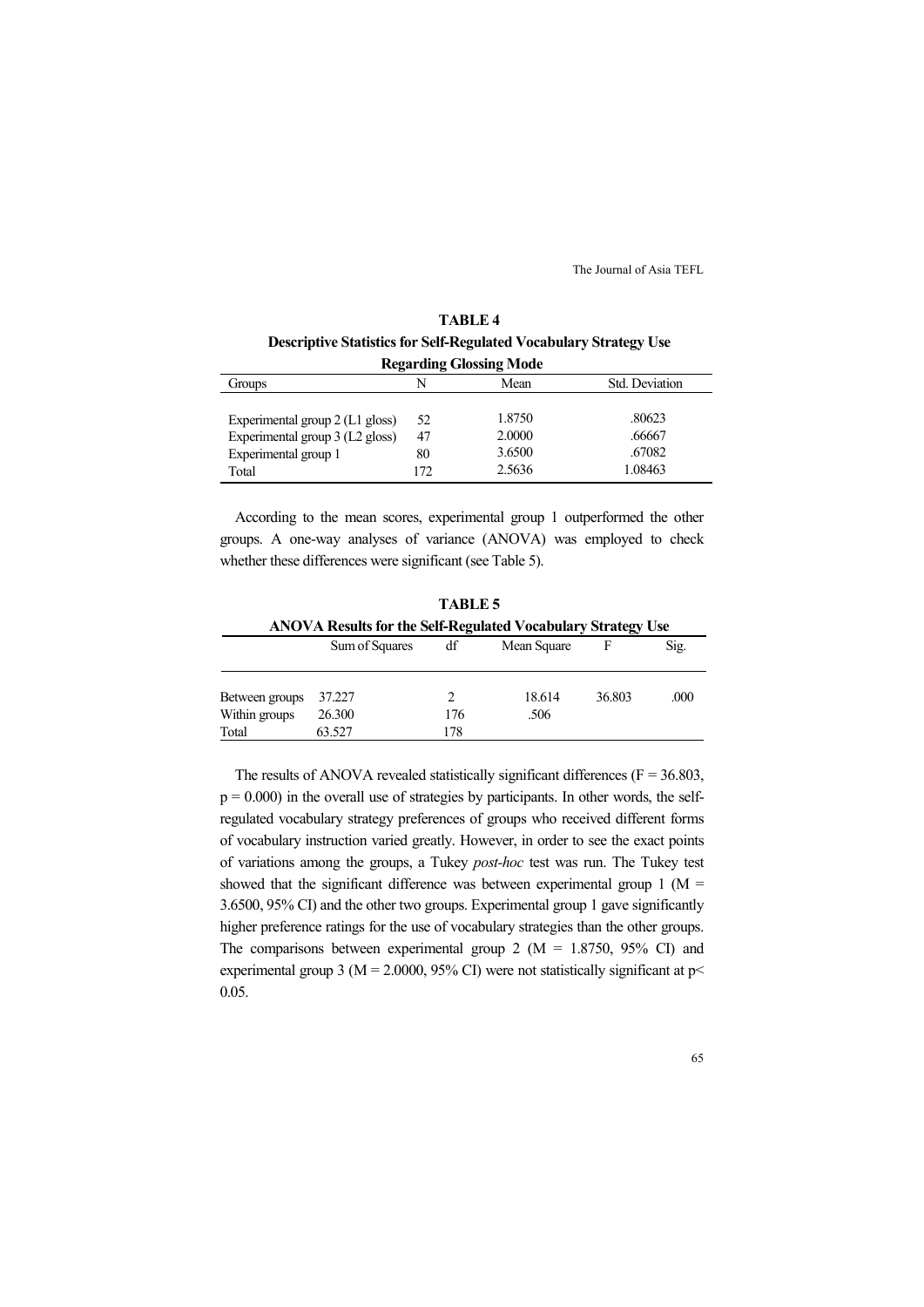# **Individual Differences**

In order to examine which individual variables (i.e., gender, age, and field of study) were indeed a better predictor for the learners' use of self-regulated vocabulary strategies, multiple regression analyses were conducted. Before running multiple regression analysis, assumptions of independency, normality, and linearity were examined; scatter plots of residuals against predicted values were drawn to confirm that the latter three assumptions were met. In interpreting partial regression coefficients, the possibility of multicollinearity between the independent variables was a concern. However, there were relatively low values of Variance Inflation Factor (VIF), indicating that there may be no serious multicollinearity. As the correlation coefficient (R) in Table 6 indicates, there is a strong correlation between the dependent variable and the independent variables. Also, the adjusted R squared  $(R = 0.435)$  shows that the 43.5 percent of the variation in the use of self-regulated vocabulary strategies can be accounted for by the linear composite of independent variables tested here. In other words, the independent variables predict approximately half of the variations in the dependent variable.

| <b>Multiple Regression Analysis Results</b> |      |          |                          |                            |  |
|---------------------------------------------|------|----------|--------------------------|----------------------------|--|
| Model                                       | R    | R Square | <b>Adjusted R Square</b> | Std. Error of the Estimate |  |
|                                             | 683a | 467      | 435                      | .81513                     |  |

**TABLE 6** 

a. Predictors: Constant, proficiency, age, gender

Table 7 shows which individual variable is a strong predictor of the variations in the independent variable and also shows the correlations between them.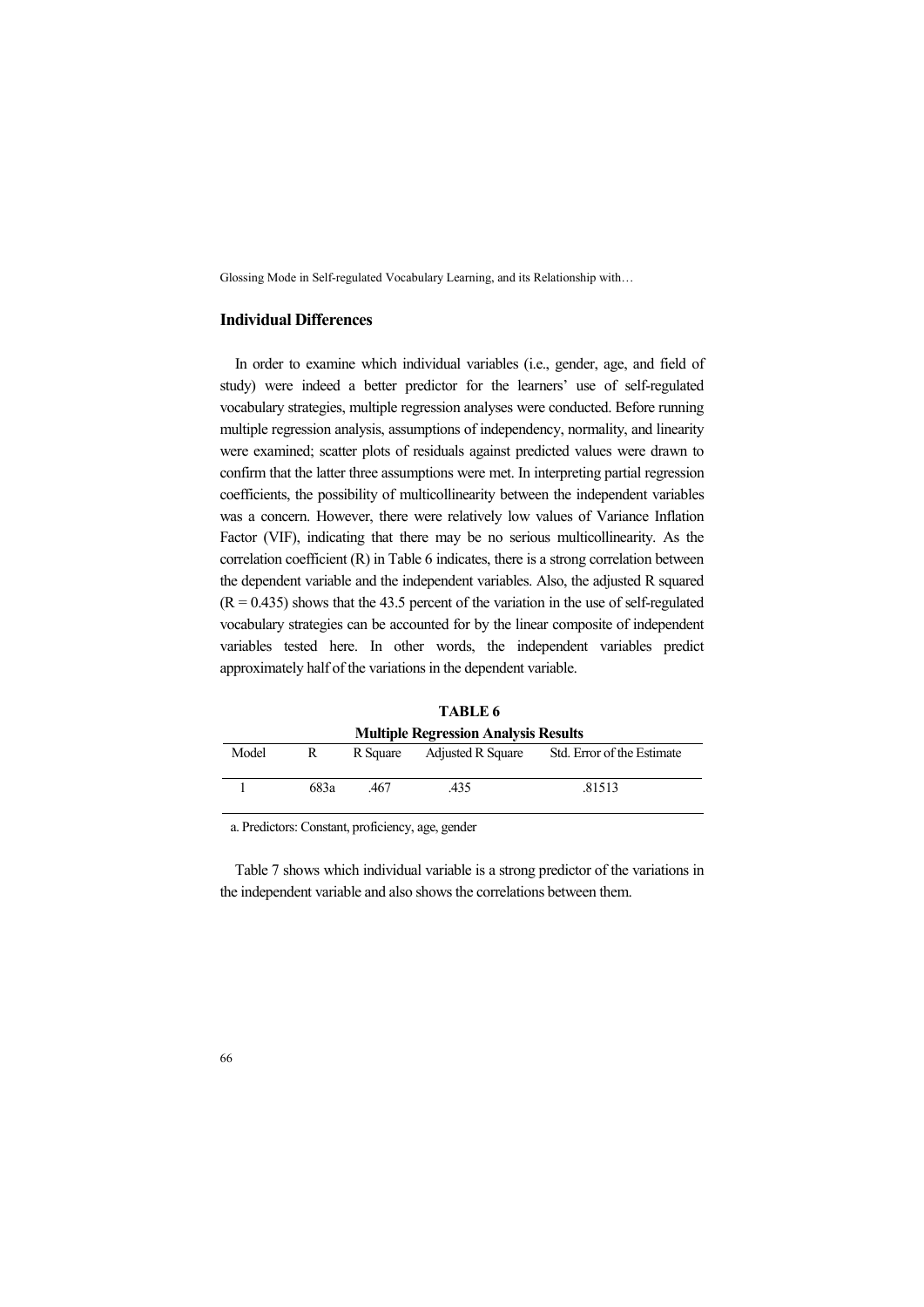#### **TABLE 7**

**Results of Hierarchical Multiple Regression Analyses of Relations between Individual Variables (independent variables) and Variables Relevant to the Use of Vocabulary Strategies (dependent variables)** 

| Variable       | в     | <b>SEB</b> |      |
|----------------|-------|------------|------|
| (Constant)     | 4.670 | .498       |      |
| Gender         | 1.604 | .409       | .731 |
| Age            | .167  | .225       | .078 |
| Field of Study | 1.758 | .420       | .752 |

As shown in Table 7, gender and field of study ( $p$  < 0.05) were stronger predictors of the use of vocabulary strategies. The other individual variable was found to be non-influential.

The finding of a presence of gender differences overall was expected since most of the studies have shown gender difference in participants' self-regulated strategy use. The field of study of the students was also influential in the use of selfregulated strategies.

# **DISCUSSION**

The results of this research showed that students who received computermediated vocabulary instruction outperformed those who received traditional methods of instruction. The finding that computer-mediated instruction brought about better results than traditional methods is in compliance with the findings of other studies (e.g., Abraham, 2008; AbuSeileek, 2011; Farajollahi & Moenikia, 2010; Orhan, 2007; Perry et al., 2006). The results confirm the assumption that computer-based learning requires autonomy on the part of the learners and thus leads to an increase in their self-regulation and management of learning. Computerbased environments might encourage the development of shared self-regulated system which may eventually benefit learners if it permits them to best make use of their limited self-control resources over time (Fitzsimons & Finkel, 2011).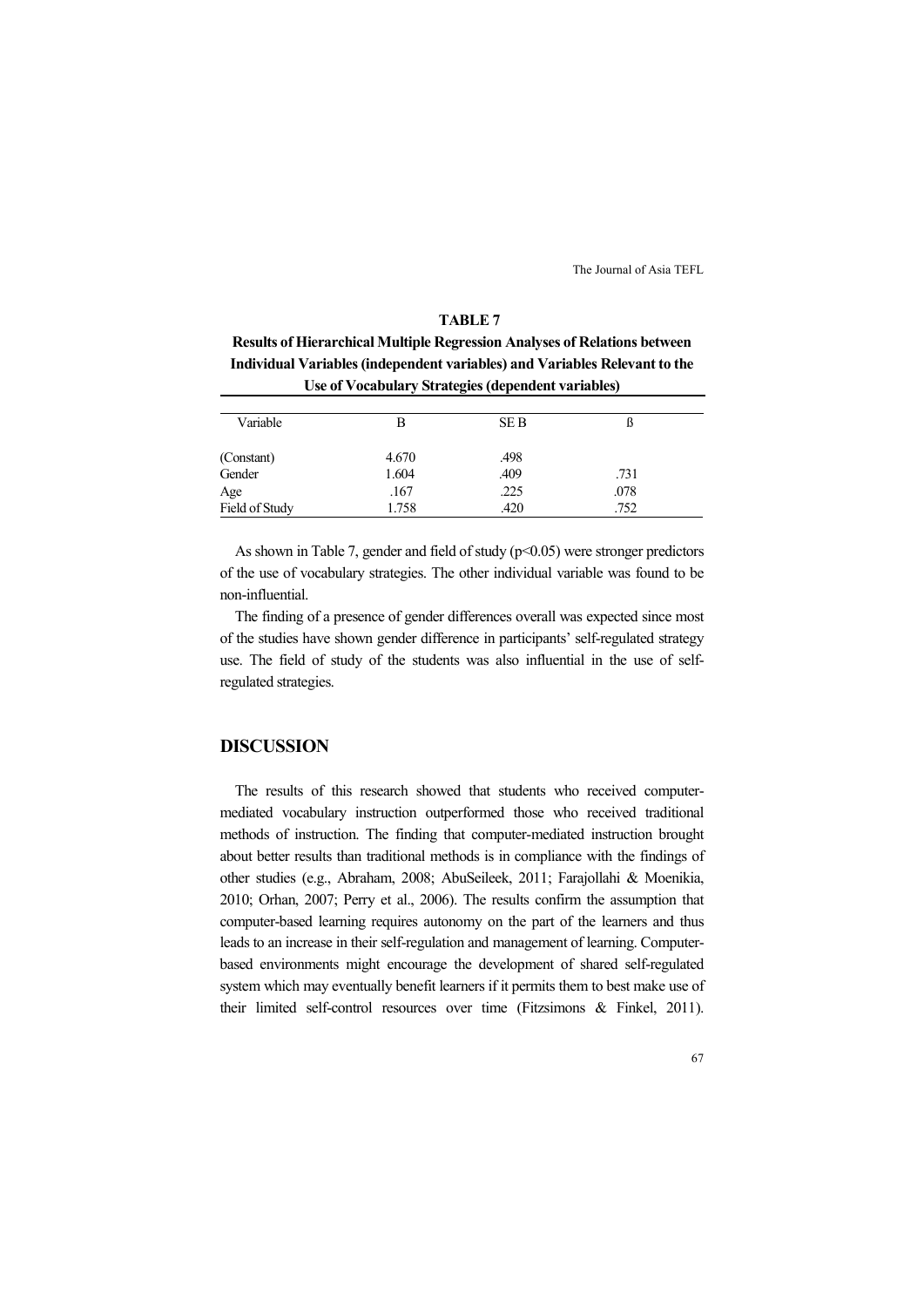Computer-based learning can also lead to the acquisition of what Ellis (1995) calls implicit and explicit learning processes. Ellis (1995) summarized several aspects of vocabulary acquisition which involve qualitatively different learning processes. He argues that the acquisition of word orthography requires implicit processes while the acquisition of word meanings requires explicit learning processes and "to the extent that vocabulary acquisition is about meaning, it is an explicit learning process" (p. 123). Therefore, according to Ellis, CALL can provide a perfect environment for the implicit acquisition of orthography and also the explicit acquisition of meanings.

The study was also an attempt to investigate whether the participants' age, gender, and field of study could predict their vocabulary learning as far as use of self-regulated strategies was involved. The results of multiple regression analysis indicated that gender and field of study were the best predictors of the use of strategies. With regard to gender, females employed more self-regulated strategies than males. Therefore, the results of this study are in contrast with the assumption that females set lower goals than males (e.g., Kurman, 2001; Strube et al., 1986).

Regarding the students' field of study, ELT students reported more frequent use of strategies to discover the meaning of new vocabulary items and to self-regulate their vocabulary learning in a situated manner than either those majoring in economics or Persian linguistics did. As was mentioned above, very few studies have been conducted to explore the possible effects of field of study on the vocabulary learning strategy use of learners. The research on the *language learning* strategies in relation to field of study has showed contradictory results. Politzer and McGroarty (1985), for example, found that learners specializing in engineering/science used strategies more frequently than those majoring in social sciences/humanities. Oxford and Nyikos (1989) came to the conclusion that humanities/social sciences/education majors employed learning strategies much more frequently than their technical or business peers. The study conducted by Gu (2002) examined the differences between science and arts students but found no conclusive evidence of significant differences between them with regard to vocabulary learning strategy use. Based on a study by Peacock and Ho (2003), among the learners of eight disciplines (Building and Construction, Business,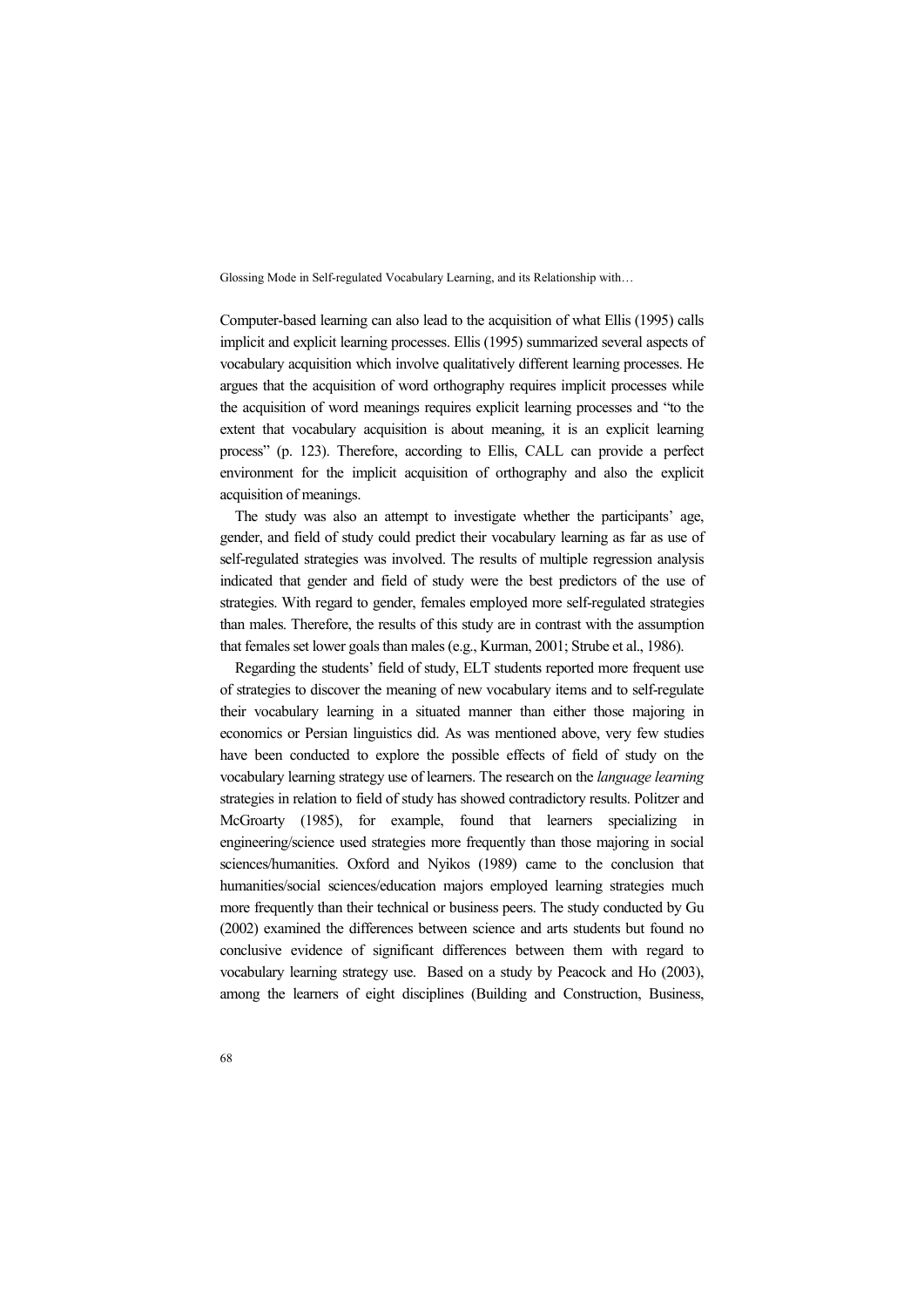Computer Studies, Engineering, English, Maths, Primary Education, and Science), learners of English demonstrated the highest frequency of strategy use especially cognitive, metacognitive and social strategies. The findings of the present research are in line with the findings of Oxford and Nyikos (1989) and Peacock and Ho (2003). However, at present, very few empirical research studies strategies have been carried out in the field of vocabulary learning based on which a firm conclusion may be offered. Consequently, more research is needed to arrive at more conclusive results in this regard.

Researchers have also examined the use of strategies by young and adult learners and found that younger learners adopt different sets of strategies in comparison to older learners (Chamot & El-Dinary, 1999; Nikolov, 2005, 2006; Wharton, 2000). Young learners' learning and communication strategies were examined by either focusing on how they perform certain tasks or by examining their classroom behavior in larger groups. Intervention studies are the exception rather than the norm in researching young learners' strategies. In tasks based on interaction between peers on spot-the-difference tasks, Pinter (2006) analyzed what strategies 10-year-olds used and how, and compared them to adults on similarly low levels of English working on the same tasks. She found that young learners used similar strategies to adults: they were able to respond to each other, clarify messages, keep tally of the differences and they interacted confidently. However, the adult learners used the strategies more often. Likewise, the results of the present study showed that there were no differences between young and adult learners and the age factor could not predict the students' use of self-regulated vocabulary strategies.

## **CONCLUSION**

As Nikolov and Mihaljević Djigunović (2011) put it:

The state of the art of ELL is definitely a colorful tapestry. As more and more learners start learning FLs in different educational contexts and under so many varying conditions, many of the issues identified in previous studies are still on the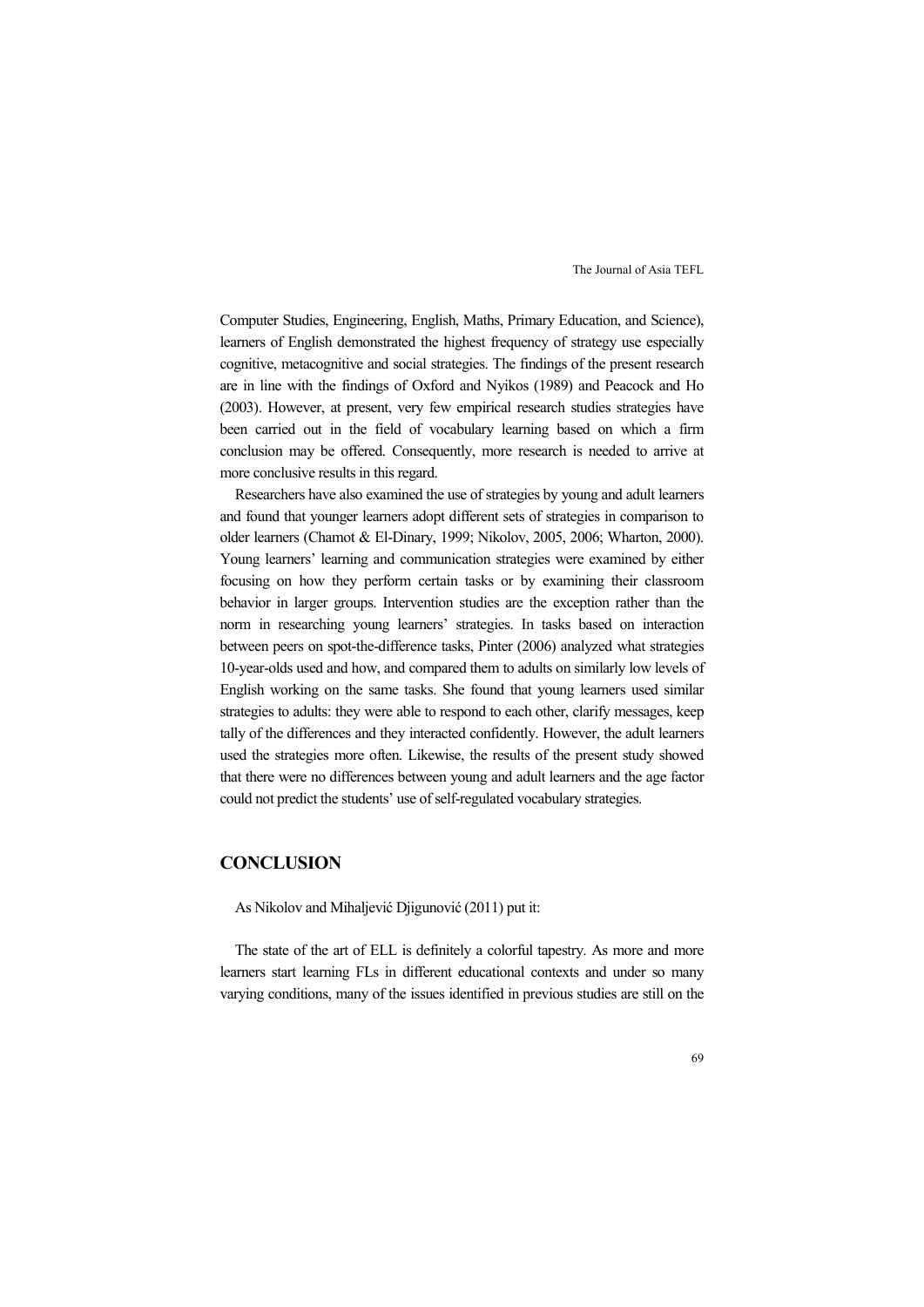agenda, but new ones have also surfaced… One of the obvious consequences is that the most widely applied ELT instruction methods may turn out to be less motivating and cognitively challenging after a few years (p. 30).

This can be sensed by the appearance of new online age which is gradually replacing the traditional classrooms. The integration of technology and ELT may help learners progress, but teacher education must keep in line with the emerging needs. Thus, it is important to study how well students and teachers adapt to these new learning environments. Students have expectancies in computer-mediated classrooms, including detailed and interactive content, peer-to-peer collaborative activities, and speedy feedback (Oliver et al., 2009). Teachers can make use of some visual or dynamic content elements with the non-visual texts common in computer-mediated instruction to accommodate learner differences (Watson, 2007). However, the results of CALL studies in the developing world should be approached with care. One should note that open/distance learning (ODL) methods are already used in most countries and until online access becomes universal and common, we should be satisfied with print-based content to serve them (Baggaley, 2009). In conclusion, Lewthwaite (2001) highlights the role of new media as follows: "New media creates both new opportunities and new restrictions not only in terms of accessibility, but also in terms of self-identity and action" (p. 32). Considering the learners' needs, the objectives of instruction, and the facilities available, educators are strongly recommended to intentionally develop students' self-regulatory skills in vocabulary learning through the use of multimedia learning environment.

## **THE AUTHORS**

*Karim Sadeghi* has a PhD from the University of East Anglia (UK) and is an academic member of Urmia University, Iran. His publications have appeared in *TESL Canada Journal, The Asia Pacific Education Researcher, Asian EFL Journal,*  and *Iranian Journal of Applied Linguistics* among others. He is an editorial board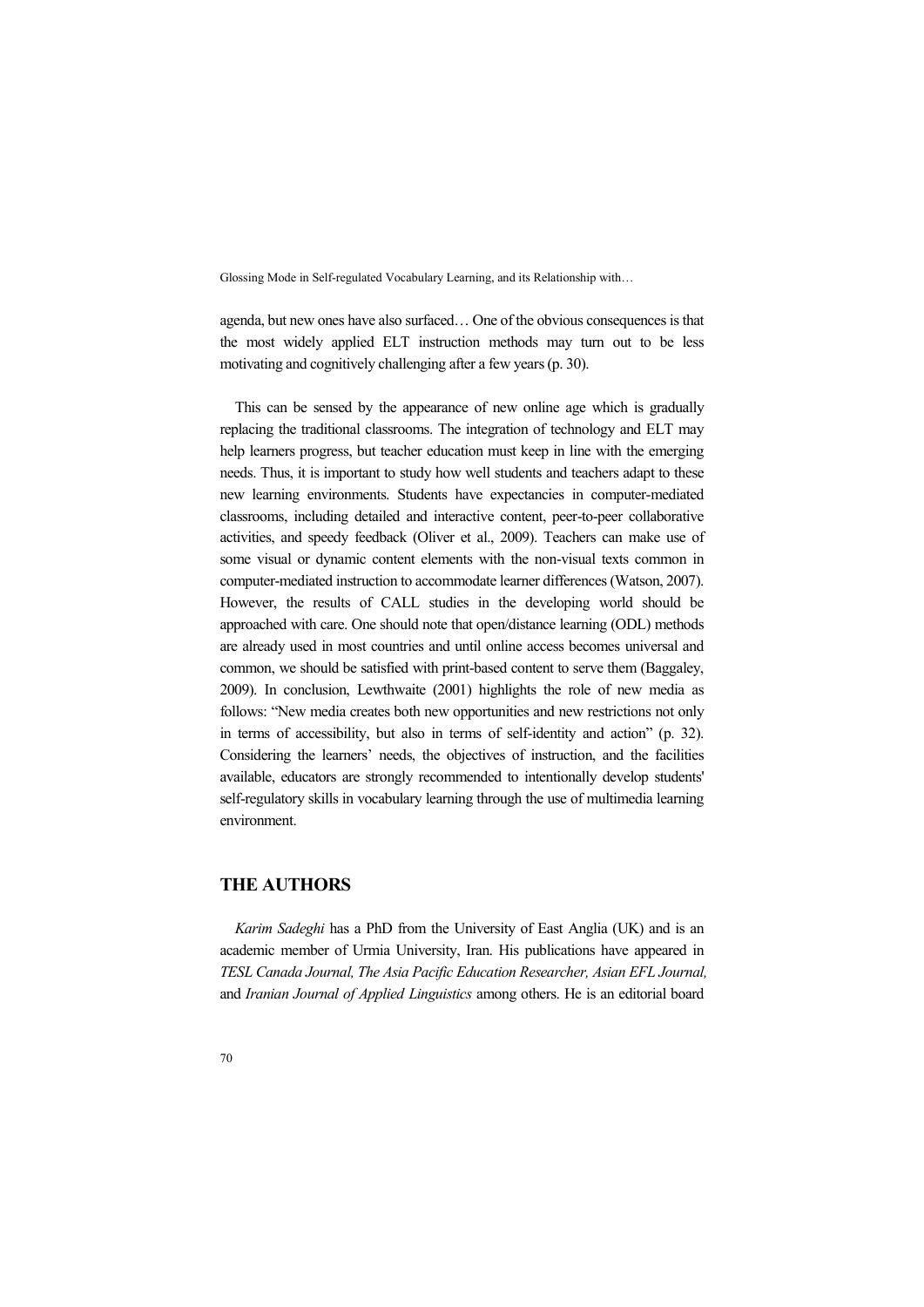member of *Language Testing in Asia Journal* and *International Journal of Applied Linguistics and English Literature* as well as the managing editor and editor-inchief of *Iranian Journal of Language Teaching Research.* Email: ksadeghi03@gmail.com

*Sima Khezrlou* has an MA in TEFL from Tehran University and teaches at Urmia University, Iran. She has published several papers on ELT in national and international journals.

Email: s.khezrlou@gmail.com

# **REFERENCES**

- Abraham, L. B. (2008). Computer-mediated glosses in second language reading comprehension and vocabulary learning: A meta-analysis. *Computer Assisted Language Learning, 21*(3), 199- 226.
- AbuSeileek, A. F. (2011). Hypermedia annotation presentation: The effect of location and type on the EFL learners' achievement in reading comprehension and vocabulary acquisition. *Computers & Education, 57*(1), 1281–1291.
- Al-Seghayer, K. (2001). The effect of multimedia annotation modes on L2 vocabulary acquisition: A comparative study. *Language Learning and Technology, 5*(1), 202-232.
- Artino, A. R. (2008). A conceptual model of self- regulation online. *Academic Exchange Quarterly, 12*(4)*,* 41-54.
- Baggaley, J. (2009). Distance education: Yes, we can! *Distance Education, 30*(1), 163-165.
- Barraclough, C., & Gaynor, S. (2008). *Preliminary English Test (2008).* Cambridge: Cambridge University Press.
- Benson, R., & Samarawickrema, G. (2009). Addressing the context of e-learning: Using transactional distance theory to inform design. *Distance Education, 30*(1), 5- 21.
- Beyer, S. (1998). Gender differences in self-perception and negative recall biases. *Sex Roles*, *38*(1), 103-133.
- Beyer, S., & Bowden, E. M. (1997). Gender differences in self-perception: Convergent evidence from three measures of accuracy and bias. *Personality and Social Psychology Bulletin*, *23*(2), 157-172.
- Boekaerts, M., Pintrich, P.R., & Zeidner, M. (2000). *Handbook of self-regulation*. San Diego: Academic Press.
- Brown, D. (2011). What aspects of vocabulary knowledge do textbooks give attention to?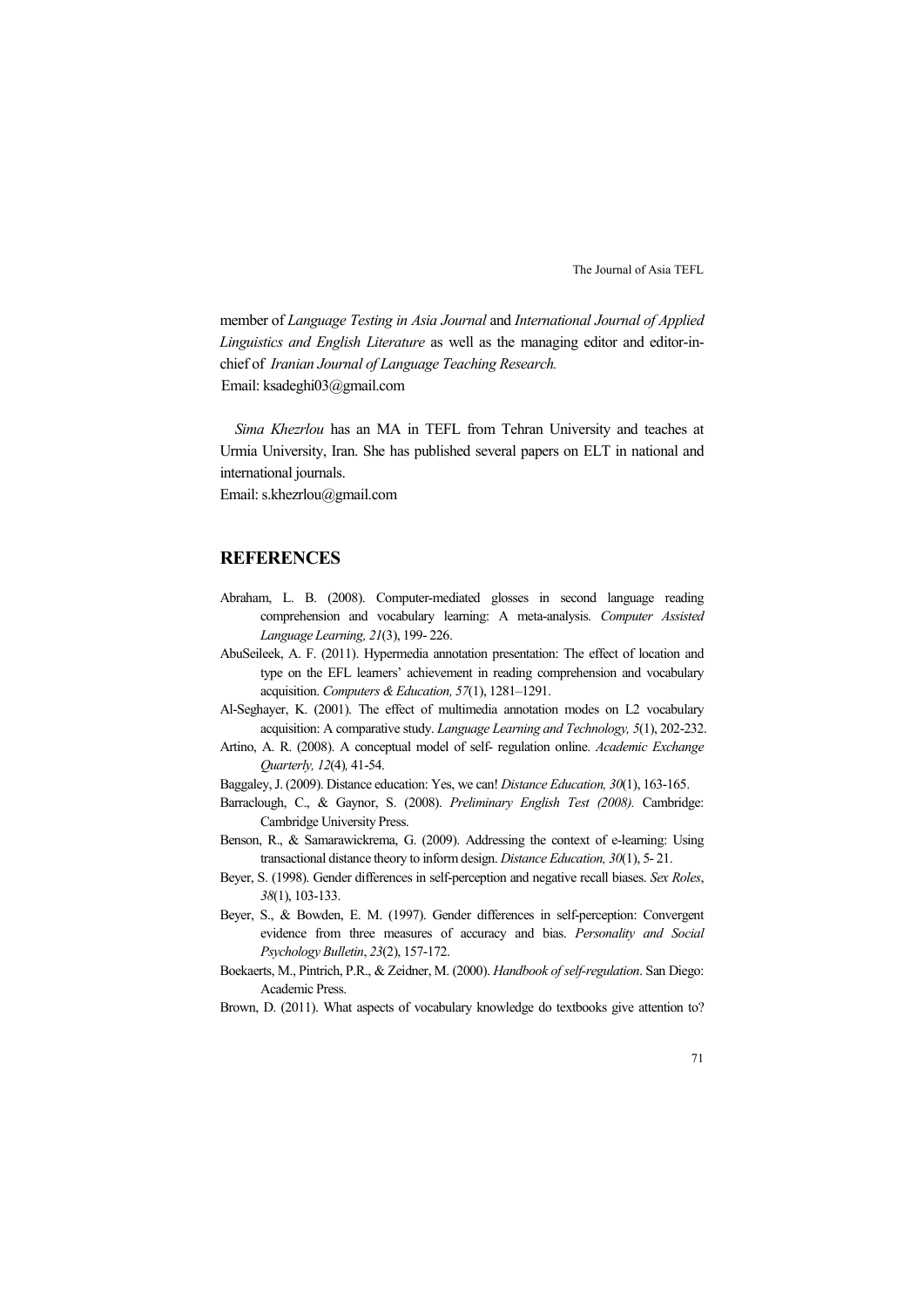*Language Teaching Research, 15*(1), 83-97.

- Chamot, A. U., & El-Dinary, P. B. (1999). Children's learning strategies in immersion classrooms*. Modern Language Journal, 83*(3), 319-341.
- Chun, D. M., & Plass, J. L. (1996). Effects of multimedia annotations on vocabulary acquisition. *Modern Language Journal, 80*(2), 183-198.
- Cohen, A. D., & Dörnyei, Z. (2002). Focus on the language learner: Motivation, styles, and strategies. In N. Schmitt (Ed.), *An introduction to applied linguistics* (pp. 170-190). London: Arnold.
- Crandall, V. C. (1969). Sex differences in expectancy of intellectual and academic reinforcement. In C. P. Smith (Ed.), *Achievement-related motives in children* (pp. 11- 45). New York: Russell Sage Foundation.
- Davis, J. N., & Lyman-Hager, M. (1997). Computers and L2 reading: Student performance, student attitudes. *Foreign Language Annals, 30*(1), 58–72.
- Dörnyei, Z. (2005). *The psychology of the language learner: Individual differences in second language acquisition*. Mahwah, NJ: Lawrence Erlbaum.
- Ellis, N. C. (1995). The psychology of foreign language vocabulary acquisition: Implications for CALL. *Computer Assisted Language Learning, 8*(2), 103-128.
- Farajollahi, M., & Moenikia, M. (2010). The compare of self regulated learning strategies between computer-based and print-based learning students. *Procedia Social and Behavioral Sciences, 2*(2), 3687–3692.
- Fitzsimons, G. M., & Finkel, E. J. (2011). Outsourcing self-regulation. *Psychological Science, 22*(3), 369-75.
- Gu, P. Y. (2002). Gender, academic major, and vocabulary learning strategies of Chinese EFL learners. *RELC Journal, 33*(1), 35-54.

Hill, A. L. (1980a). *Intermediate Steps to Understanding*. Oxford: Oxford University Press.

- Hill, A. L. (1980b). *Advanced Steps to Understanding*. Oxford: Oxford University Press.
- Hulstijn, J. H., Hollander, M., & Greidanus, T. (1996). Incidental vocabulary learning by advanced foreign language students: The influence of marginal glosses, dictionary use, and reoccurrence of unknown words. *The Modern Language Journal, 80*(3), 327-339.
- Jones, B. G. (2000). Emerging technologies: Literacies, and technology or trends. *Language Learning and Technology, 4*(2), 11–18.
- Kurman, J. (2001). Self-regulation strategies in achievement settings: Culture and gender differences. *Journal of Cross-Cultural Psychology, 32*(4), 491-503.
- Lewthwaite, S. (2011). Critical approaches to accessibility for technology-enhanced learning. *Learning, Media and Technology, 36*(1), 85-89.
- Li, J. (2010). Learning vocabulary via computer-assisted scaffolding for text processing. *Computer Assisted Language Learning, 23*(3), 253-275.
- Lomicka, L. (1998). To gloss or not to gloss: An investigation of reading comprehension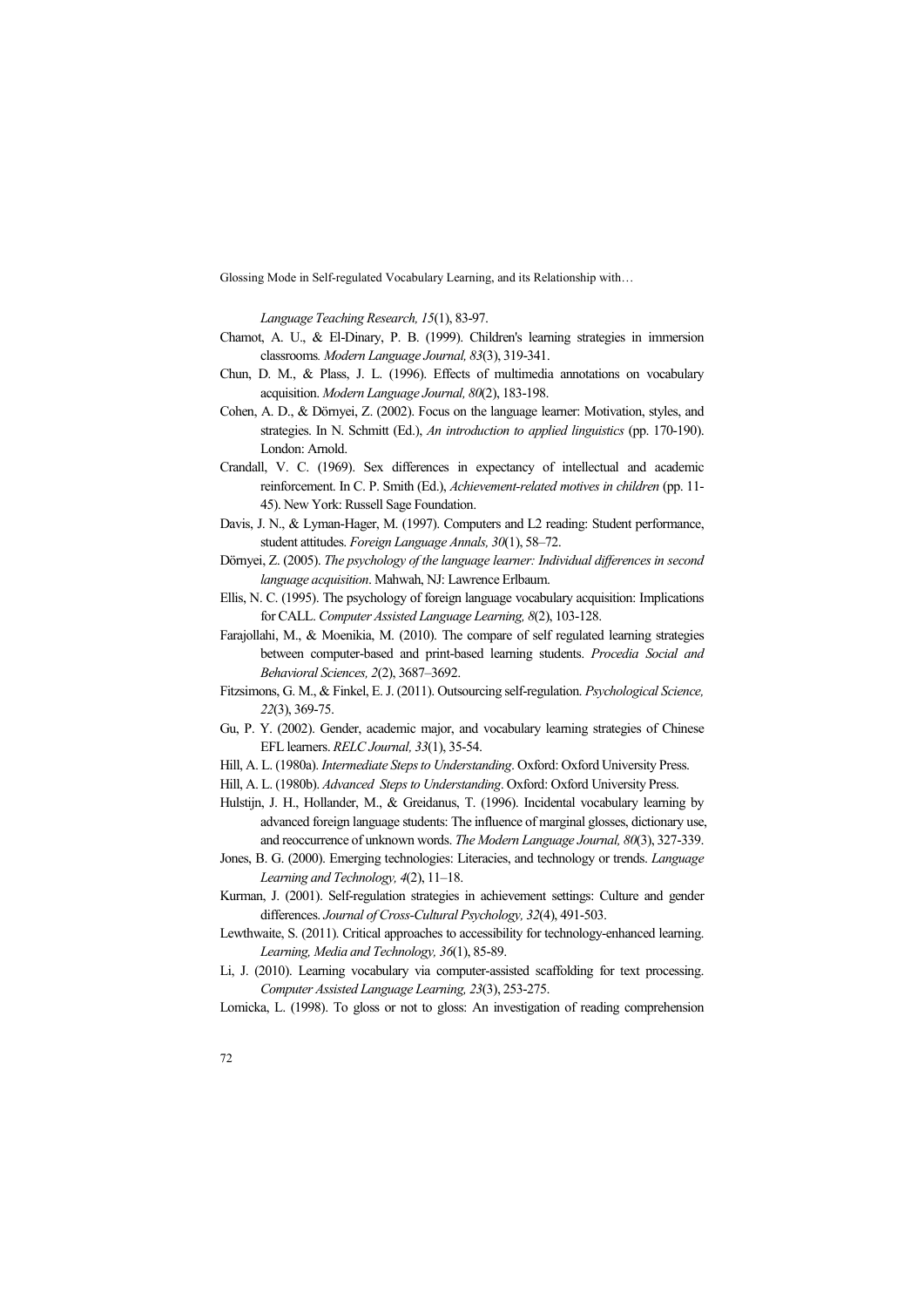online. *Language Learning & Technology, 1*(2), 41–50.

- Maccoby, E. E., & Jacklin, C. N. (1974). *The psychology of sex-differences*. Stanford, CA: Stanford University Press.
- Mizumoto, A., & Takeuchi, O. (2009). Examining the effectiveness of explicit instruction of vocabulary learning strategies with Japanese EFL university students. *Language Teaching Research, 13*(2), 425-449.
- Nagata, N. (1999). The effectiveness of computer-assisted interactive glosses. *Foreign Language Annals, 32*(4), 469–479.
- Naiman, N., Frohlich, M., Stern, H., & Todesco, A. (1978). The good language learner. *Research in Education Series 7*. Toronto: OISE Press.
- Nation, I. S. P. (1990). *Teaching and learning vocabulary.* New York: Newbury House/Harper & Row.
- Nikolov, M. (2005). *Developing second language proficiency: Young learners, adolescents, and adults.* Unpublished Doctoral Dissertation for the Degree of DSc at the Academy of Sciences, Budapest, Hungary.
- Nikolov, M. (2006). Test-taking strategies of 12- and 13-year-old Hungarian learners of EFL: Why whales have migraines. *Language Learning, 56*(1), 1-51.
- Nikolov, M., & Mihaljević Djigunović, J. (2011). All shades of every color: An overview of early teaching and learning of foreign languages. *Annual Review of Applied Linguistics 31*, *95-119.*
- Nota, L., Soresi, S., & Zimmerman. B. J. (2004). Self-regulation and academic achievement and resilience: A longitudinal study. *International Journal of Educational Research, 41*(3), 198–215.
- Oliver, K., Osborne, J., & Brady, K. (2009). What are secondary students' expectations for teachers in virtual school environments? *Distance Education, 30*(1), 23-45.
- Orhan, F. (2007). Applying self regulated learning strategies in a blended learning instruction. *World Applied Sciences, 2*(4), 390-398.
- Oxford, R., & Nyikos, M. (1989). Variables affecting choice of language learning strategies by university students. *The Modern Language Journal*, *73*(3), 291-300.
- Peacock, M., & Ho, B. (2003). Student language learning strategies across eight disciplines. *International Journal of Applied Linguistics, 13*(2), 179-200.
- Perry, N. E., Phillips, L., & Hutchinson, L. R. (2006). Preparing student teachers to support for self-regulated learning. *Elementary School Journal, 106*(3)*,* 237-254.
- Pinter, A. (2006). Verbal evidence of task-related strategies: Child versus adult interactions. *System, 34*(4), 615-630.
- Politzer, M., & McGroarty, R. L. (1985). An exploratory study of learning behaviors and their relationship to gains in linguistic and communicative competence. *TESOL Quarterly, 19*(1)*,* 103-123.